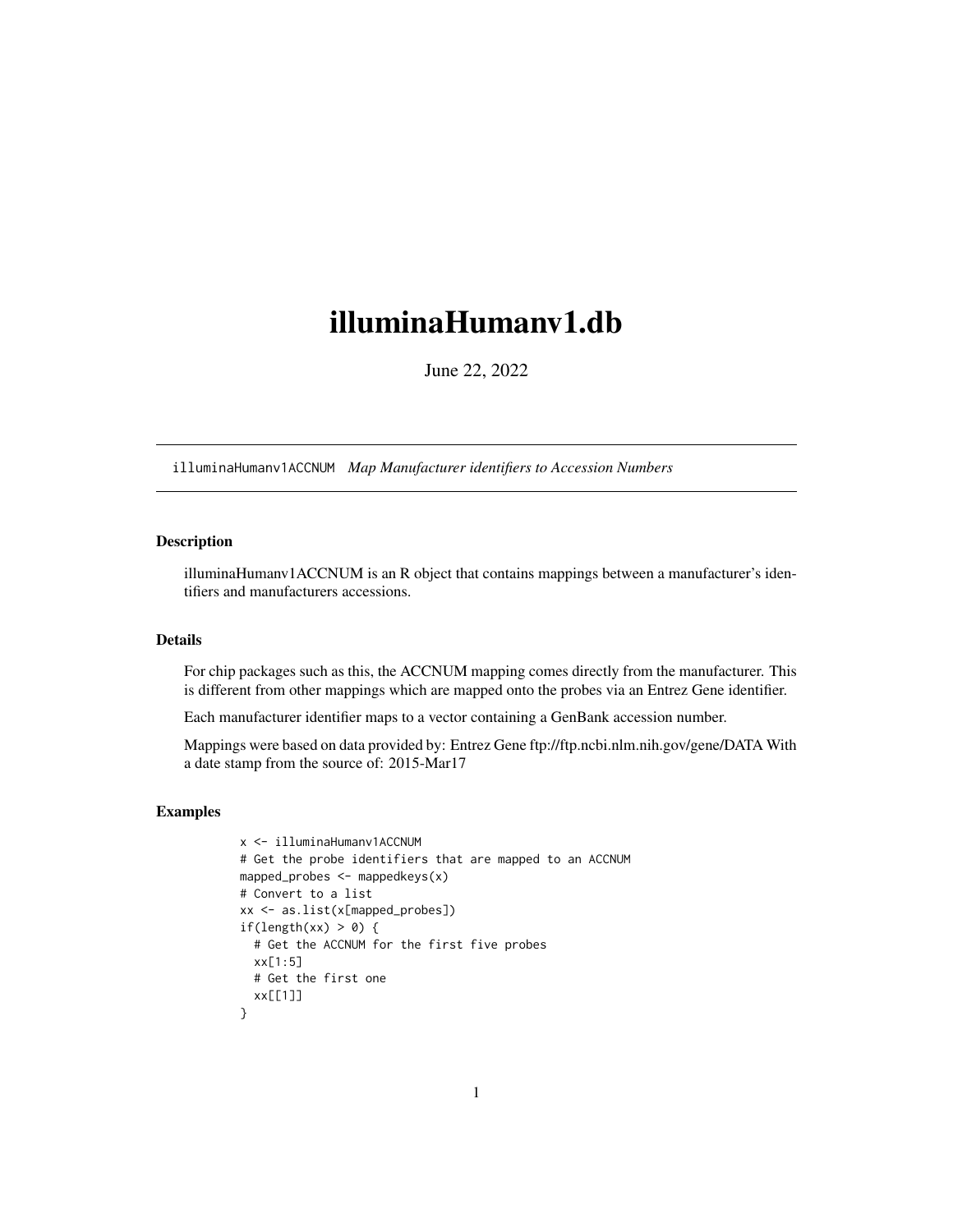```
illuminaHumanv1ALIAS2PROBE
```
*Map between Common Gene Symbol Identifiers and Manufacturer Identifiers*

## **Description**

illuminaHumanv1ALIAS is an R object that provides mappings between common gene symbol identifiers and manufacturer identifiers.

## Details

Each gene symbol is mapped to a named vector of manufacturer identifiers. The name represents the gene symbol and the vector contains all manufacturer identifiers that are found for that symbol. An NA is reported for any gene symbol that cannot be mapped to any manufacturer identifiers.

This mapping includes ALL gene symbols including those which are already listed in the SYMBOL map. The SYMBOL map is meant to only list official gene symbols, while the ALIAS maps are meant to store all used symbols.

Mappings were based on data provided by: Entrez Gene ftp://ftp.ncbi.nlm.nih.gov/gene/DATA With a date stamp from the source of: 2015-Mar17

## Examples

```
# Convert the object to a list
xx <- as.list(illuminaHumanv1ALIAS2PROBE)
if(length(xx) > 0){
   # Get the probe identifiers for the first two aliases
   xx[1:2]
   # Get the first one
   xx[[1]]
}
```
illuminaHumanv1.db *Bioconductor annotation data package*

## **Description**

Welcome to the illuminaHumanv1.db annotation Package. The purpose of this package is to provide detailed information about the illuminaHumanv1 platform. This package is updated biannually.

You can learn what objects this package supports with the following command:

ls("package:illuminaHumanv1.db")

Each of these objects has their own manual page detailing where relevant data was obtained along with some examples of how to use it.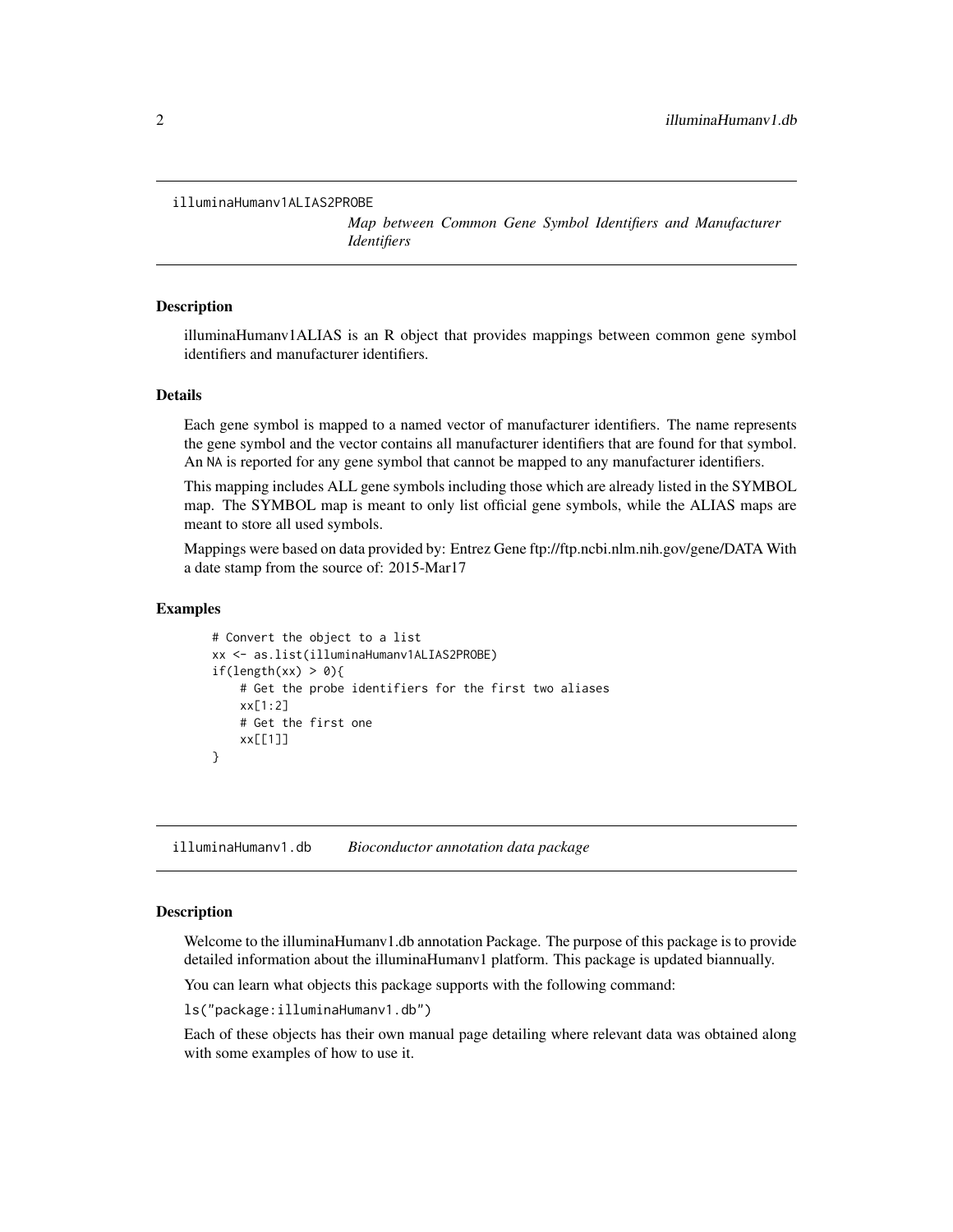## <span id="page-2-0"></span>Examples

ls("package:illuminaHumanv1.db")

illuminaHumanv1CHR *Map Manufacturer IDs to Chromosomes*

## Description

illuminaHumanv1CHR is an R object that provides mappings between a manufacturer identifier and the chromosome that contains the gene of interest.

#### Details

Each manufacturer identifier maps to a vector of chromosomes. Due to inconsistencies that may exist at the time the object was built, the vector may contain more than one chromosome (e.g., the identifier may map to more than one chromosome). If the chromosomal location is unknown, the vector will contain an NA.

Mappings were based on data provided by: Entrez Gene ftp://ftp.ncbi.nlm.nih.gov/gene/DATA With a date stamp from the source of: 2015-Mar17

## Examples

```
x <- illuminaHumanv1CHR
# Get the probe identifiers that are mapped to a chromosome
mapped_probes <- mappedkeys(x)
# Convert to a list
xx <- as.list(x[mapped_probes])
if(length(xx) > 0) {
 # Get the CHR for the first five probes
 xx[1:5]
 # Get the first one
 xx[[1]]
}
```
illuminaHumanv1CHRLENGTHS

*A named vector for the length of each of the chromosomes*

## Description

illuminaHumanv1CHRLENGTHS provides the length measured in base pairs for each of the chromosomes.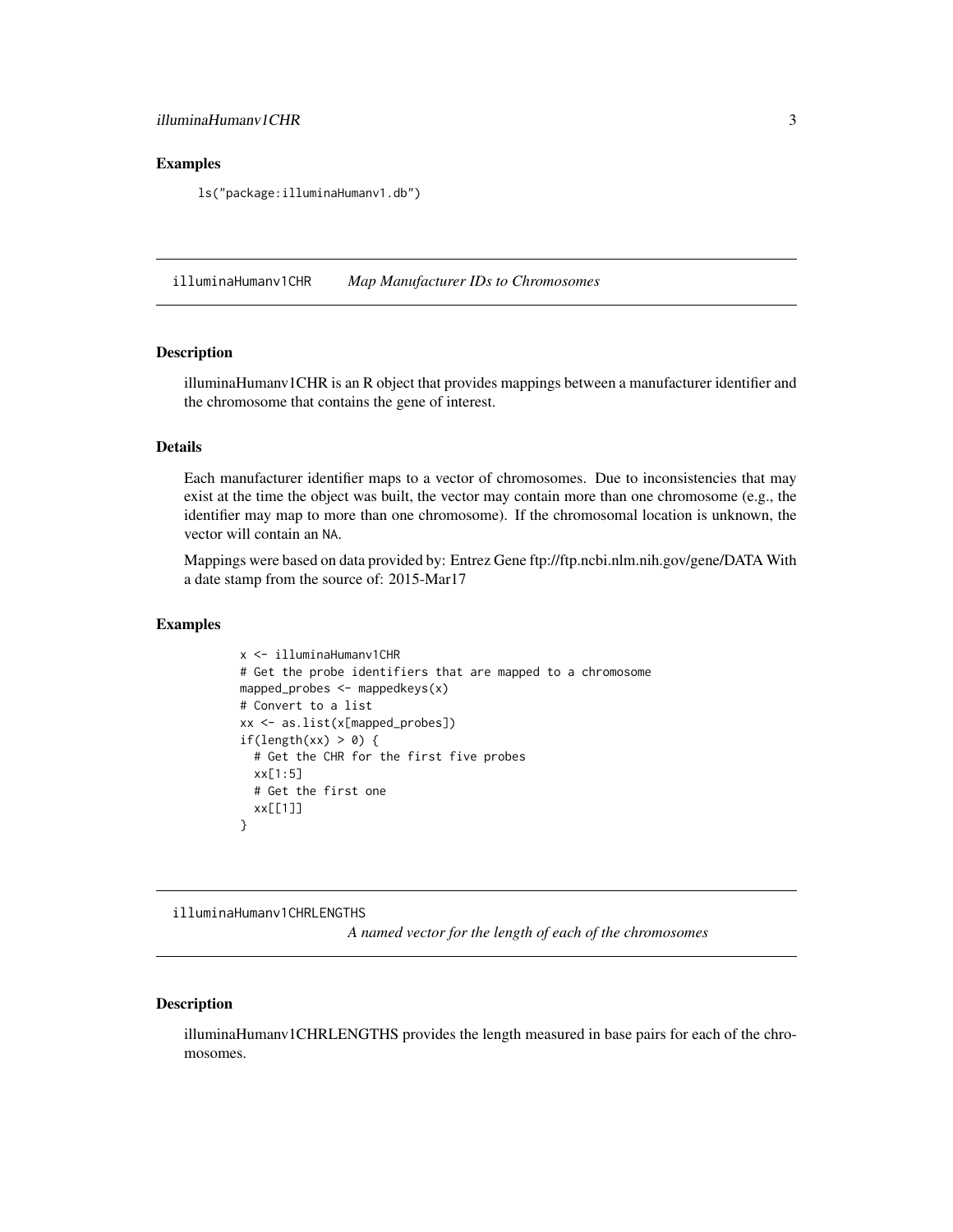#### <span id="page-3-0"></span>Details

This is a named vector with chromosome numbers as the names and the corresponding lengths for chromosomes as the values.

Total lengths of chromosomes were derived by calculating the number of base pairs on the sequence string for each chromosome.

## Examples

```
tt <- illuminaHumanv1CHRLENGTHS
# Length of chromosome 1
tt["1"]
```
illuminaHumanv1CHRLOC *Map Manufacturer IDs to Chromosomal Location*

## Description

illuminaHumanv1CHRLOC is an R object that maps manufacturer identifiers to the starting position of the gene. The position of a gene is measured as the number of base pairs.

The CHRLOCEND mapping is the same as the CHRLOC mapping except that it specifies the ending base of a gene instead of the start.

#### Details

Each manufacturer identifier maps to a named vector of chromosomal locations, where the name indicates the chromosome. Due to inconsistencies that may exist at the time the object was built, these vectors may contain more than one chromosome and/or location. If the chromosomal location is unknown, the vector will contain an NA.

Chromosomal locations on both the sense and antisense strands are measured as the number of base pairs from the p (5' end of the sense strand) to q (3' end of the sense strand) arms. Chromosomal locations on the antisense strand have a leading "-" sign (e. g. -1234567).

Since some genes have multiple start sites, this field can map to multiple locations.

Mappings were based on data provided by: UCSC Genome Bioinformatics (Homo sapiens) ftp://hgdownload.cse.ucsc.edu/go With a date stamp from the source of: 2010-Mar22

```
x <- illuminaHumanv1CHRLOC
# Get the probe identifiers that are mapped to chromosome locations
mapped_probes <- mappedkeys(x)
# Convert to a list
xx <- as.list(x[mapped_probes])
if(length(xx) > 0) {
  # Get the CHRLOC for the first five probes
 xx[1:5]
 # Get the first one
 xx[[1]]
}
```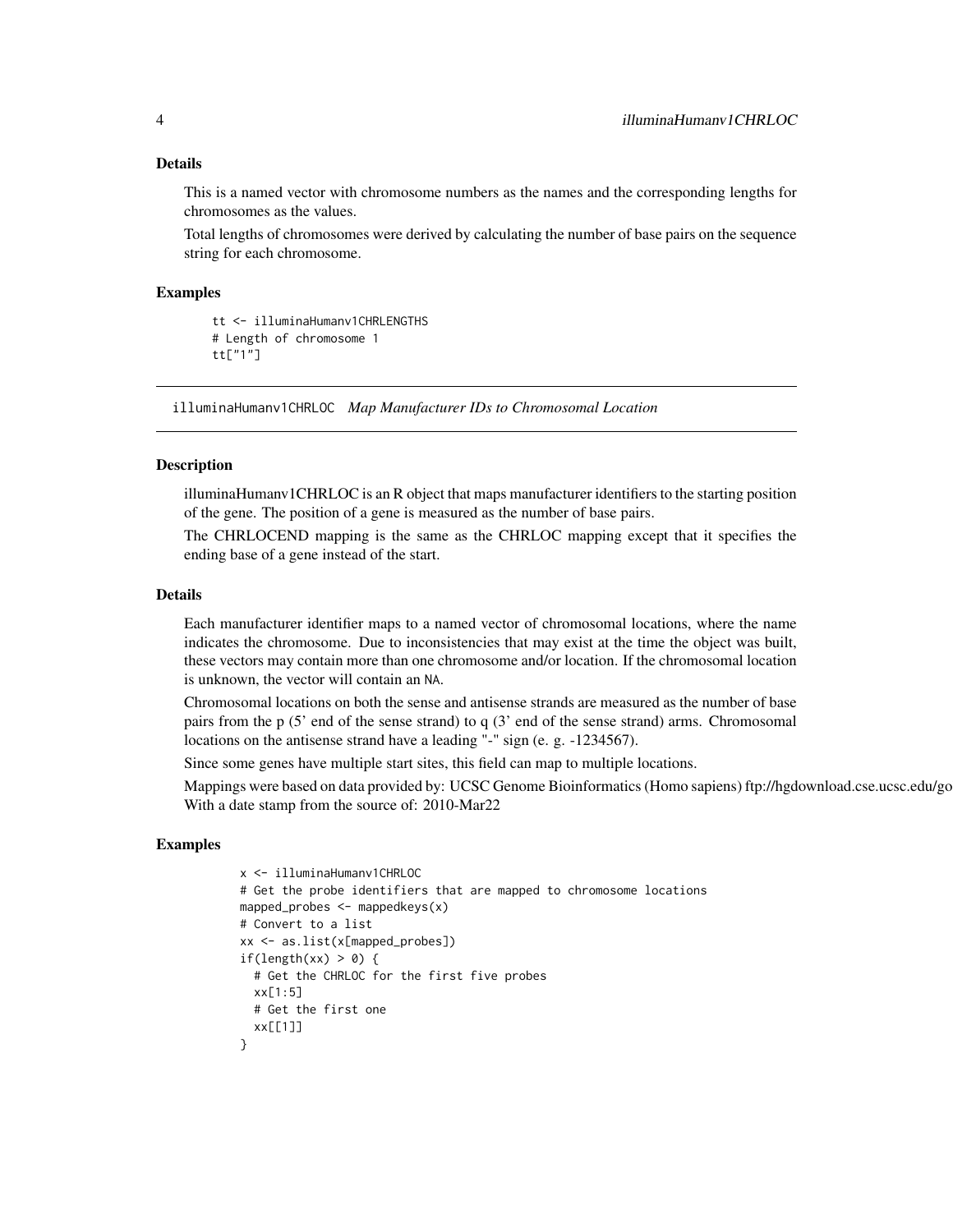<span id="page-4-0"></span>illuminaHumanv1ENSEMBL

*Map Ensembl gene accession numbers with Entrez Gene identifiers*

#### **Description**

illuminaHumanv1ENSEMBL is an R object that contains mappings between manufacturer identifiers and Ensembl gene accession numbers.

## Details

This object is a simple mapping of manufacturer identifiers to Ensembl gene Accession Numbers.

Mappings were based on data provided by BOTH of these sources: [http://www.ensembl.org/](http://www.ensembl.org/biomart/martview/) [biomart/martview/](http://www.ensembl.org/biomart/martview/) <ftp://ftp.ncbi.nlm.nih.gov/gene/DATA>

For most species, this mapping is a combination of manufacturer to ensembl IDs from BOTH NCBI and ensembl. Users who wish to only use mappings from NCBI are encouraged to see the ncbi2ensembl table in the appropriate organism package. Users who wish to only use mappings from ensembl are encouraged to see the ensembl2ncbi table which is also found in the appropriate organism packages. These mappings are based upon the ensembl table which is contains data from BOTH of these sources in an effort to maximize the chances that you will find a match.

For worms and flies however, this mapping is based only on sources from ensembl, as these organisms do not have ensembl to entrez gene mapping data at NCBI.

```
x <- illuminaHumanv1ENSEMBL
# Get the entrez gene IDs that are mapped to an Ensembl ID
mapped_genes <- mappedkeys(x)
# Convert to a list
xx <- as.list(x[mapped_genes])
if(length(xx) > 0) {
  # Get the Ensembl gene IDs for the first five genes
  xx[1:5]
  # Get the first one
  xx[[1]]
}
#For the reverse map ENSEMBL2PROBE:
# Convert to a list
xx <- as.list(illuminaHumanv1ENSEMBL2PROBE)
if(length(xx) > 0){
   # Gets the entrez gene IDs for the first five Ensembl IDs
   xx[1:5]
   # Get the first one
   xx[[1]]
}
```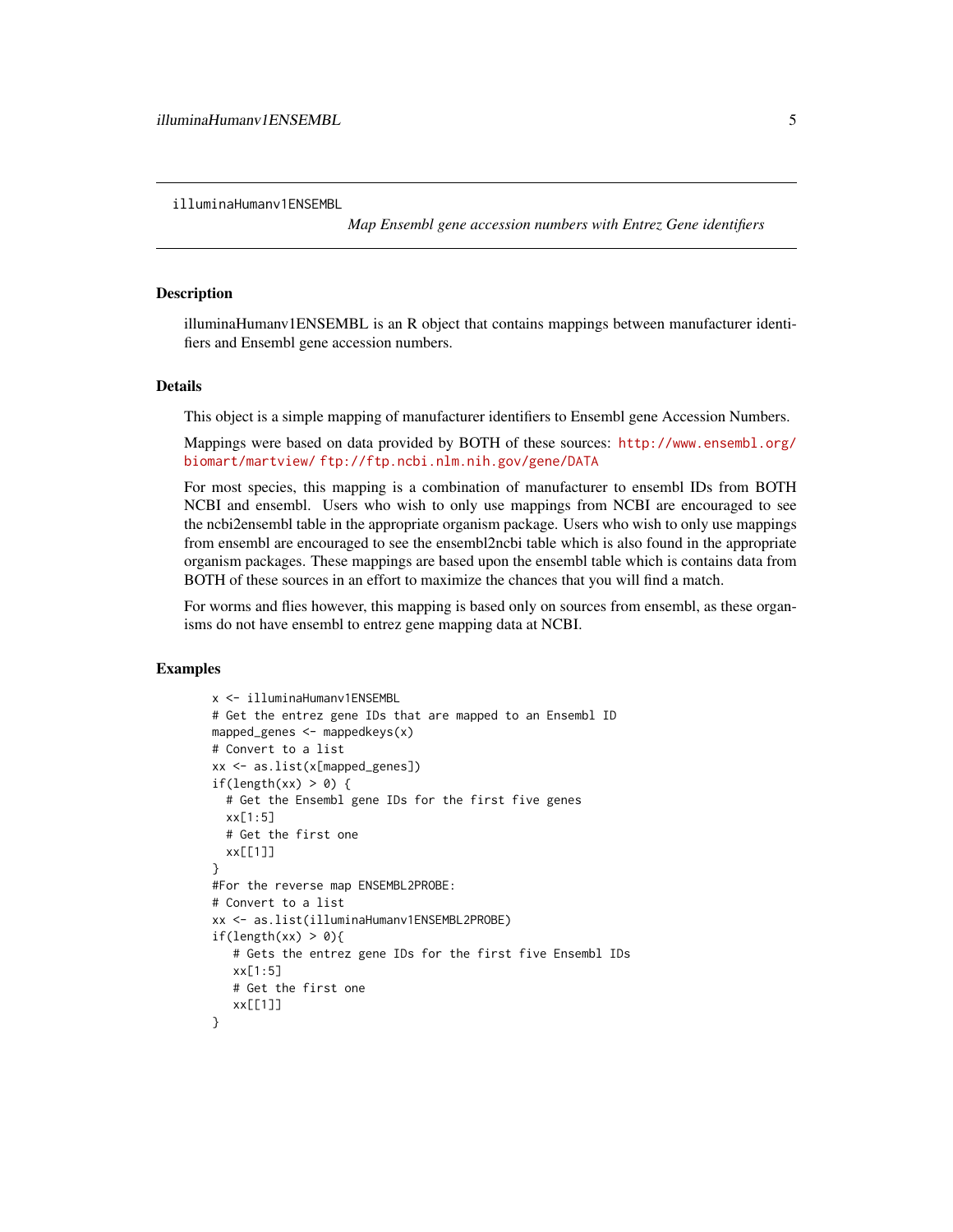```
illuminaHumanv1ENTREZID
```
*Map between Manufacturer Identifiers and Entrez Gene*

#### Description

illuminaHumanv1ENTREZID is an R object that provides mappings between manufacturer identifiers and Entrez Gene identifiers.

#### Details

Each manufacturer identifier is mapped to a vector of Entrez Gene identifiers. An NA is assigned to those manufacturer identifiers that can not be mapped to an Entrez Gene identifier at this time.

If a given manufacturer identifier can be mapped to different Entrez Gene identifiers from various sources, we attempt to select the common identifiers. If a concensus cannot be determined, we select the smallest identifier.

Mappings were based on data provided by: Entrez Gene ftp://ftp.ncbi.nlm.nih.gov/gene/DATA With a date stamp from the source of: 2015-Mar17

## References

<http://www.ncbi.nlm.nih.gov/entrez/query.fcgi?db=gene>

## Examples

```
x <- illuminaHumanv1ENTREZID
# Get the probe identifiers that are mapped to an ENTREZ Gene ID
mapped_probes <- mappedkeys(x)
# Convert to a list
xx <- as.list(x[mapped_probes])
if(length(xx) > 0) {
  # Get the ENTREZID for the first five probes
 xx[1:5]# Get the first one
  xx[[1]]
}
```
illuminaHumanv1ENZYME *Maps between Manufacturer IDs and Enzyme Commission (EC) Numbers*

## **Description**

illuminaHumanv1ENZYME is an R object that provides mappings between manufacturer identifiers and EC numbers. illuminaHumanv1ENZYME2PROBE is an R object that maps Enzyme Commission (EC) numbers to manufacturer identifiers.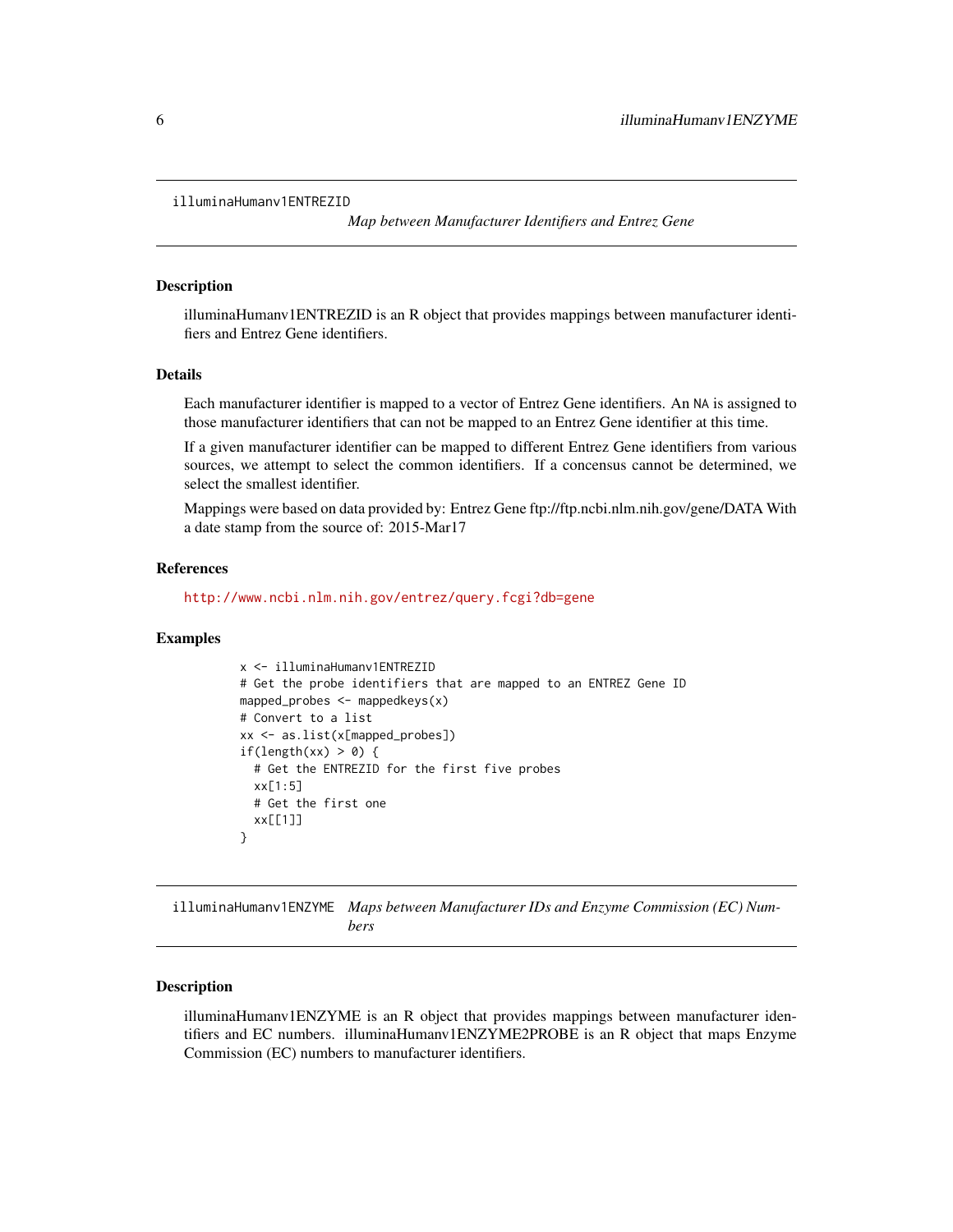## Details

When the illuminaHumanv1ENZYME maping viewed as a list, each manufacturer identifier maps to a named vector containing the EC number that corresponds to the enzyme produced by that gene. The names corresponds to the manufacturer identifiers. If this information is unknown, the vector will contain an NA.

For the illuminaHumanv1ENZYME2PROBE, each EC number maps to a named vector containing all of the manufacturer identifiers that correspond to the gene that produces that enzyme. The name of the vector corresponds to the EC number.

Enzyme Commission numbers are assigned by the Nomenclature Committee of the International Union of Biochemistry and Molecular Biology <http://www.chem.qmw.ac.uk/iubmb/enzyme/> to allow enzymes to be identified.

An Enzyme Commission number is of the format EC x.y.z.w, where x, y, z, and w are numeric numbers. In illuminaHumanv1ENZYME2PROBE, EC is dropped from the Enzyme Commission numbers.

Enzyme Commission numbers have corresponding names that describe the functions of enzymes in such a way that EC x is a more general description than EC x.y that in turn is a more general description than EC x.y.z. The top level EC numbers and names are listed below:

EC 1 oxidoreductases

EC 2 transferases

EC 3 hydrolases

EC 4 lyases

EC 5 isomerases

EC 6 ligases

The EC name for a given EC number can be viewed at [http://www.chem.qmul.ac.uk/iupac/](http://www.chem.qmul.ac.uk/iupac/jcbn/index.html#6) [jcbn/index.html#6](http://www.chem.qmul.ac.uk/iupac/jcbn/index.html#6)

Mappings between probe identifiers and enzyme identifiers were obtained using files provided by: KEGG GENOME ftp://ftp.genome.jp/pub/kegg/genomes With a date stamp from the source of: 2011-Mar15

#### References

<ftp://ftp.genome.ad.jp/pub/kegg/pathways>

```
x <- illuminaHumanv1ENZYME
# Get the probe identifiers that are mapped to an EC number
mapped_probes \leq mappedkeys(x)
# Convert to a list
xx <- as.list(x[mapped_probes])
if(length(xx) > 0) {
  # Get the ENZYME for the first five probes
  xx[1:5]# Get the first one
  xx[[1]]
```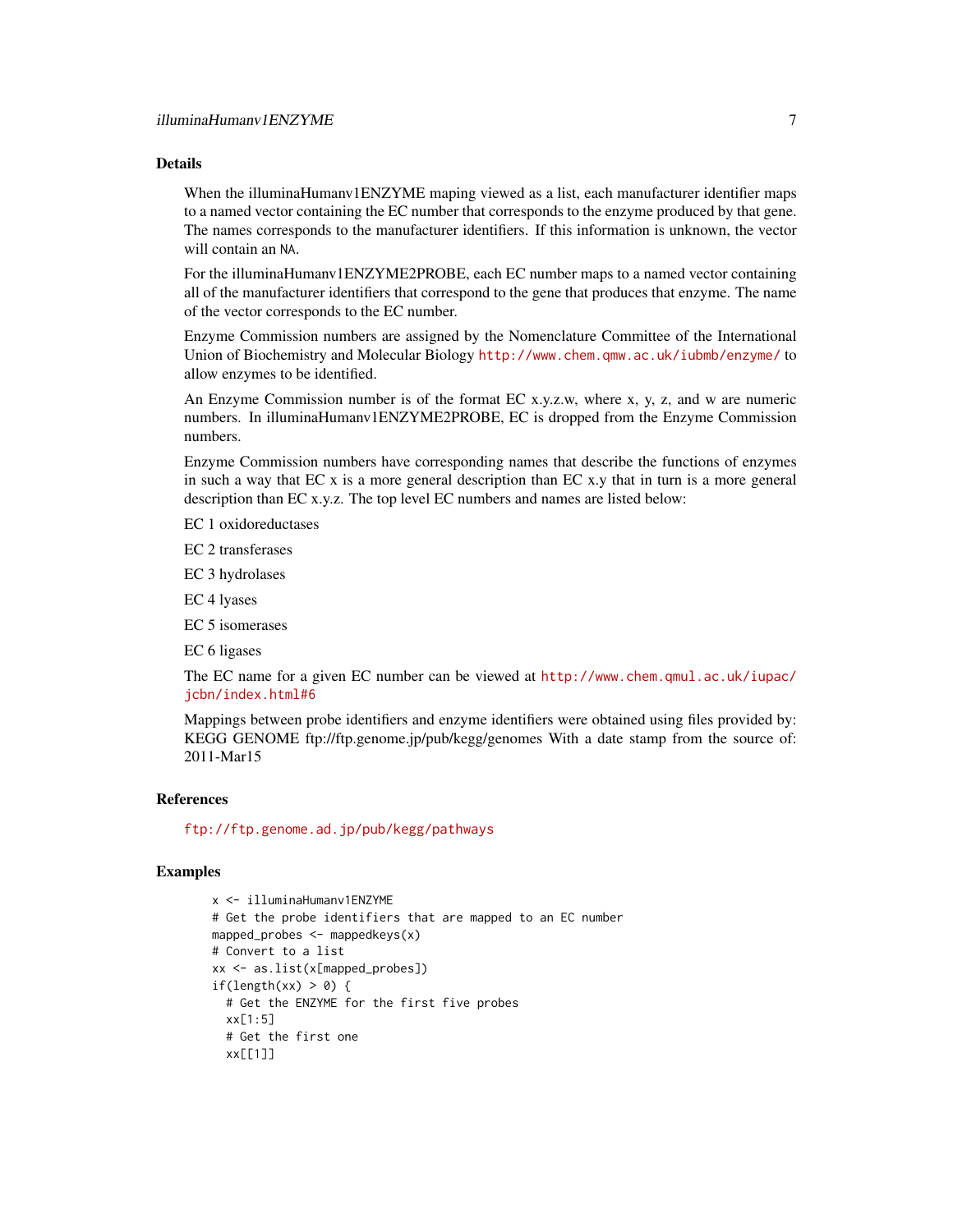```
# Now convert illuminaHumanv1ENZYME2PROBE to a list to see inside
xx <- as.list(illuminaHumanv1ENZYME2PROBE)
if(length(xx) > 0){
   # Get the probe identifiers for the first five enzyme
   #commission numbers
   xx[1:5]
   # Get the first one
   xx[[1]]
}
```
illuminaHumanv1GENENAME

*Map between Manufacturer IDs and Genes*

#### Description

<span id="page-7-0"></span>}

illuminaHumanv1GENENAME is an R object that maps manufacturer identifiers to the corresponding gene name.

## Details

Each manufacturer identifier maps to a named vector containing the gene name. The vector name corresponds to the manufacturer identifier. If the gene name is unknown, the vector will contain an NA.

Gene names currently include both the official (validated by a nomenclature committee) and preferred names (interim selected for display) for genes. Efforts are being made to differentiate the two by adding a name to the vector.

Mappings were based on data provided by: Entrez Gene ftp://ftp.ncbi.nlm.nih.gov/gene/DATA With a date stamp from the source of: 2015-Mar17

```
x <- illuminaHumanv1GENENAME
# Get the probe identifiers that are mapped to a gene name
mapped_probes <- mappedkeys(x)
# Convert to a list
xx <- as.list(x[mapped_probes])
if(length(xx) > 0) {
 # Get the GENENAME for the first five probes
 xx[1:5]
 # Get the first one
 xx[[1]]
}
```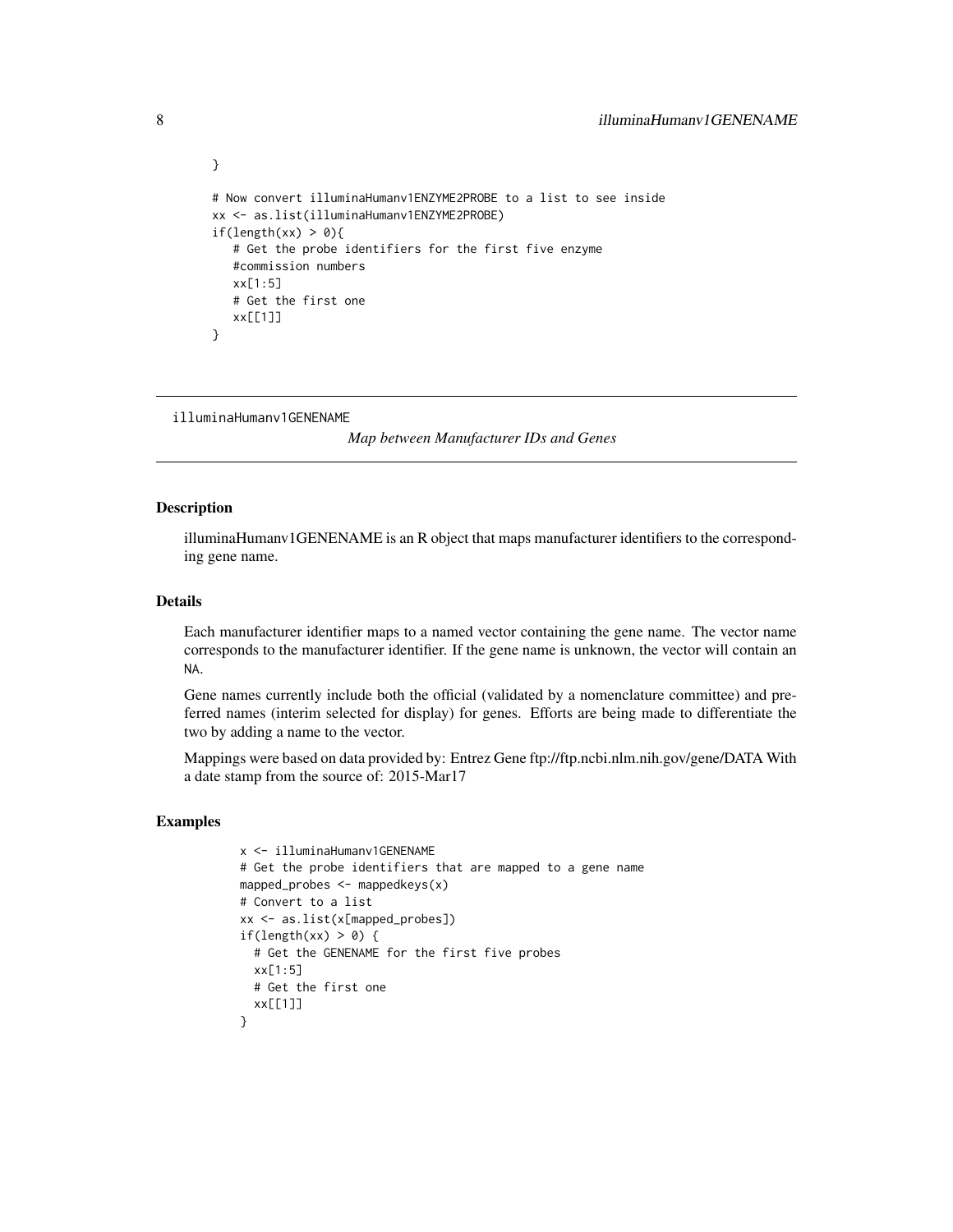<span id="page-8-1"></span>illuminaHumanv1GO *Maps between manufacturer IDs and Gene Ontology (GO) IDs*

## <span id="page-8-0"></span>**Description**

illuminaHumanv1GO is an R object that provides mappings between manufacturer identifiers and the GO identifiers that they are directly associated with. This mapping and its reverse mapping (illuminaHumanv1GO2PROBE) do NOT associate the child terms from the GO ontology with the gene. Only the directly evidenced terms are represented here.

illuminaHumanv1GO2ALLPROBES is an R object that provides mappings between a given GO identifier and all of the manufacturer identifiers annotated at that GO term OR TO ONE OF IT'S CHILD NODES in the GO ontology. Thus, this mapping is much larger and more inclusive than illuminaHumanv1GO2PROBE.

## Details

If illuminaHumanv1GO is cast as a list, each manufacturer identifier is mapped to a list of lists. The names on the outer list are GO identifiers. Each inner list consists of three named elements: GOID, Ontology, and Evidence.

The GOID element matches the GO identifier named in the outer list and is included for convenience when processing the data using 'lapply'.

The Ontology element indicates which of the three Gene Ontology categories this identifier belongs to. The categories are biological process (BP), cellular component (CC), and molecular function (MF).

The Evidence element contains a code indicating what kind of evidence supports the association of the GO identifier to the manufacturer id. Some of the evidence codes in use include:

IMP: inferred from mutant phenotype

IGI: inferred from genetic interaction

IPI: inferred from physical interaction

ISS: inferred from sequence similarity

IDA: inferred from direct assay

IEP: inferred from expression pattern

IEA: inferred from electronic annotation

TAS: traceable author statement

NAS: non-traceable author statement

ND: no biological data available

IC: inferred by curator

A more complete listing of evidence codes can be found at:

<http://www.geneontology.org/GO.evidence.shtml>

If illuminaHumanv1GO2ALLPROBES or illuminaHumanv1GO2PROBE is cast as a list, each GO term maps to a named vector of manufacturer identifiers and evidence codes. A GO identifier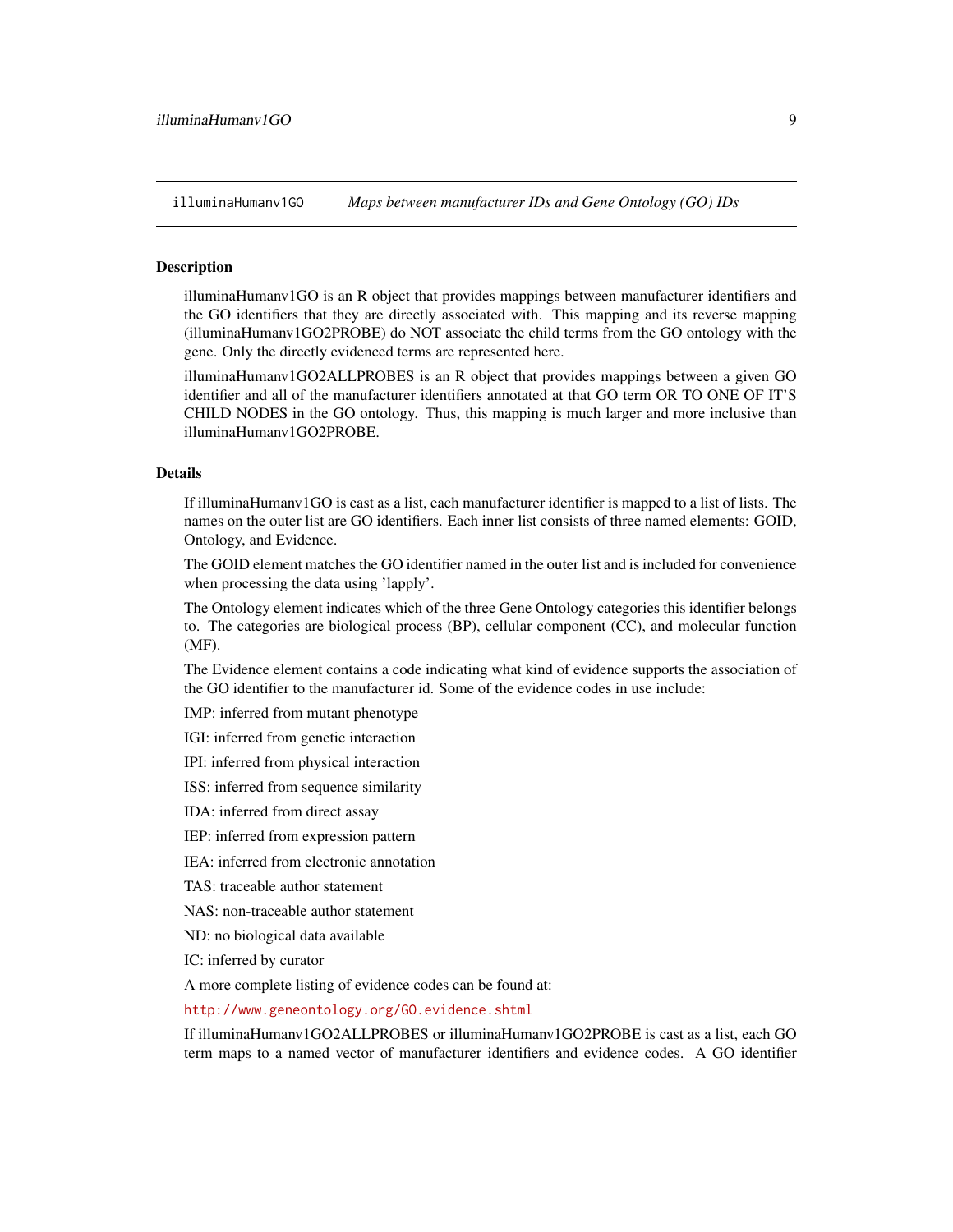may be mapped to the same manufacturer identifier more than once but the evidence code can be different. Mappings between Gene Ontology identifiers and Gene Ontology terms and other information are available in a separate data package named GO.

Whenever any of these mappings are cast as a data.frame, all the results will be output in an appropriate tabular form.

Mappings between manufacturer identifiers and GO information were obtained through their mappings to manufacturer identifiers. NAs are assigned to manufacturer identifiers that can not be mapped to any Gene Ontology information. Mappings between Gene Ontology identifiers an Gene Ontology terms and other information are available in a separate data package named GO.

All mappings were based on data provided by: Gene Ontology ftp://ftp.geneontology.org/pub/go/godatabase/archive/latestlite/ With a date stamp from the source of: 20150314

## References

<ftp://ftp.ncbi.nlm.nih.gov/gene/DATA/>

## See Also

[illuminaHumanv1GO2ALLPROBES](#page-8-0).

```
x <- illuminaHumanv1GO
# Get the manufacturer identifiers that are mapped to a GO ID
mapped_genes \leq mappedkeys(x)
# Convert to a list
xx <- as.list(x[mapped_genes])
if(length(xx) > 0) {
    # Try the first one
    got <- xx[[1]]
    got[[1]][["GOID"]]
    got[[1]][["Ontology"]]
    got[[1]][["Evidence"]]
}
# For the reverse map:
# Convert to a list
xx <- as.list(illuminaHumanv1GO2PROBE)
if(length(xx) > 0){
    # Gets the manufacturer ids for the top 2nd and 3nd GO identifiers
    goids \leq -x \times [2:3]# Gets the manufacturer ids for the first element of goids
    goids[[1]]
    # Evidence code for the mappings
    names(goids[[1]])
}
# Convert illuminaHumanv1GO2ALLPROBES to a list
xx <- as.list(illuminaHumanv1GO2ALLPROBES)
if(length(xx) > 0){
    # Gets the manufacturer identifiers for the top 2nd and 3nd GO identifiers
    goids \leq -x \times [2:3]# Gets all the manufacturer identifiers for the first element of goids
```
<span id="page-9-0"></span>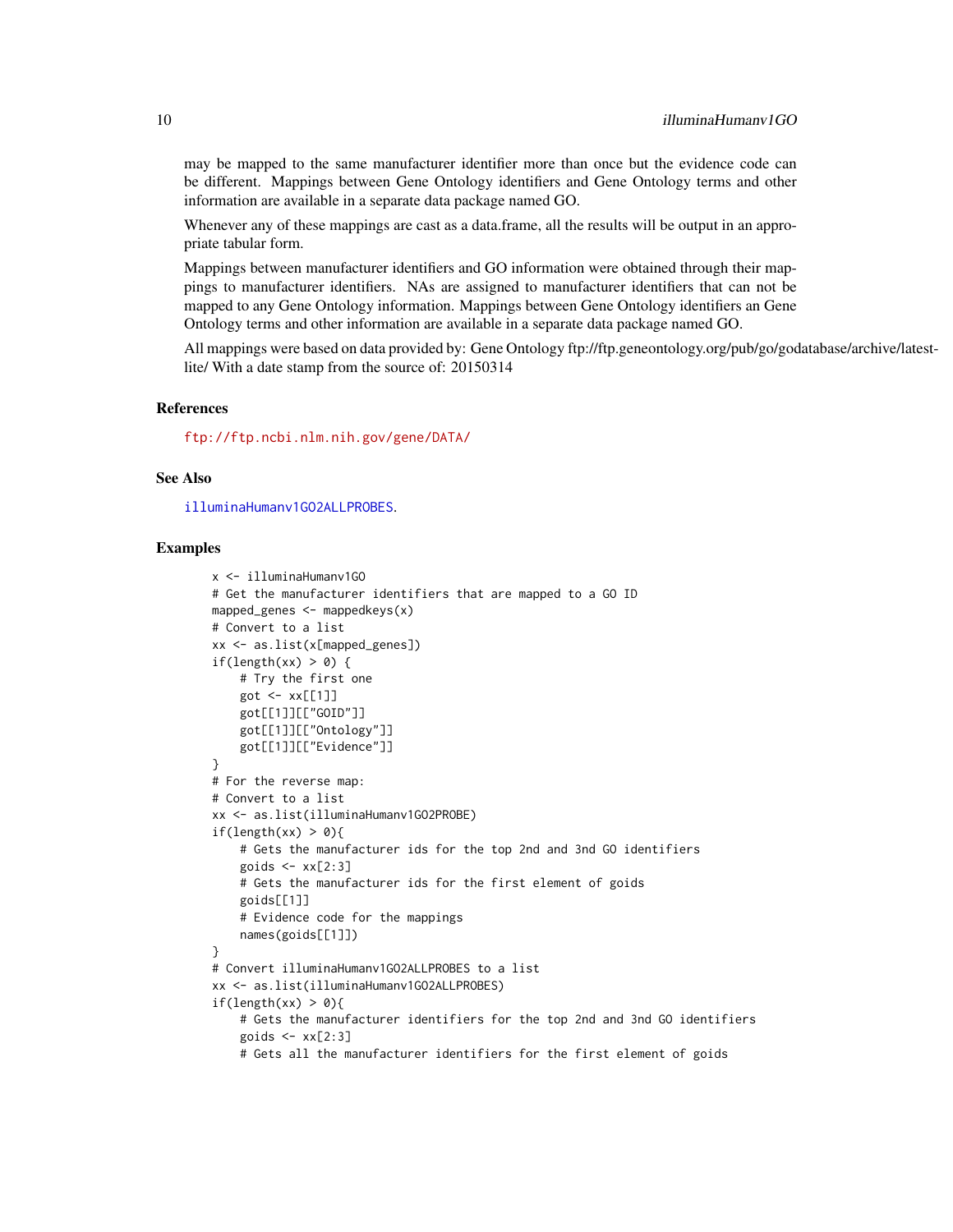}

```
goids[[1]]
# Evidence code for the mappings
names(goids[[1]])
```
illuminaHumanv1MAP *Map between Manufacturer Identifiers and cytogenetic maps/bands*

## **Description**

illuminaHumanv1MAP is an R object that provides mappings between manufacturer identifiers and cytoband locations.

#### Details

Each manufacturer identifier is mapped to a vector of cytoband locations. The vector length may be one or longer, if there are multiple reported chromosomal locations for a given gene. An NA is reported for any manufacturer identifiers that cannot be mapped to a cytoband at this time.

Cytogenetic bands for most higher organisms are labeled p1, p2, p3, q1, q2, q3 (p and q are the p and q arms), etc., counting from the centromere out toward the telomeres. At higher resolutions, sub-bands can be seen within the bands. The sub-bands are also numbered from the centromere out toward the telomere. Thus, a label of 7q31.2 indicates that the band is on chromosome 7, q arm, band 3, sub-band 1, and sub-sub-band 2.

Mappings were based on data provided by: Entrez Gene ftp://ftp.ncbi.nlm.nih.gov/gene/DATA With a date stamp from the source of: 2015-Mar17

## References

<http://www.ncbi.nlm.nih.gov>

```
x <- illuminaHumanv1MAP
# Get the probe identifiers that are mapped to any cytoband
mapped_probes <- mappedkeys(x)
# Convert to a list
xx <- as.list(x[mapped_probes])
if(length(xx) > 0) {
  # Get the MAP for the first five probes
 xx[1:5]
 # Get the first one
 xx[[1]]
}
```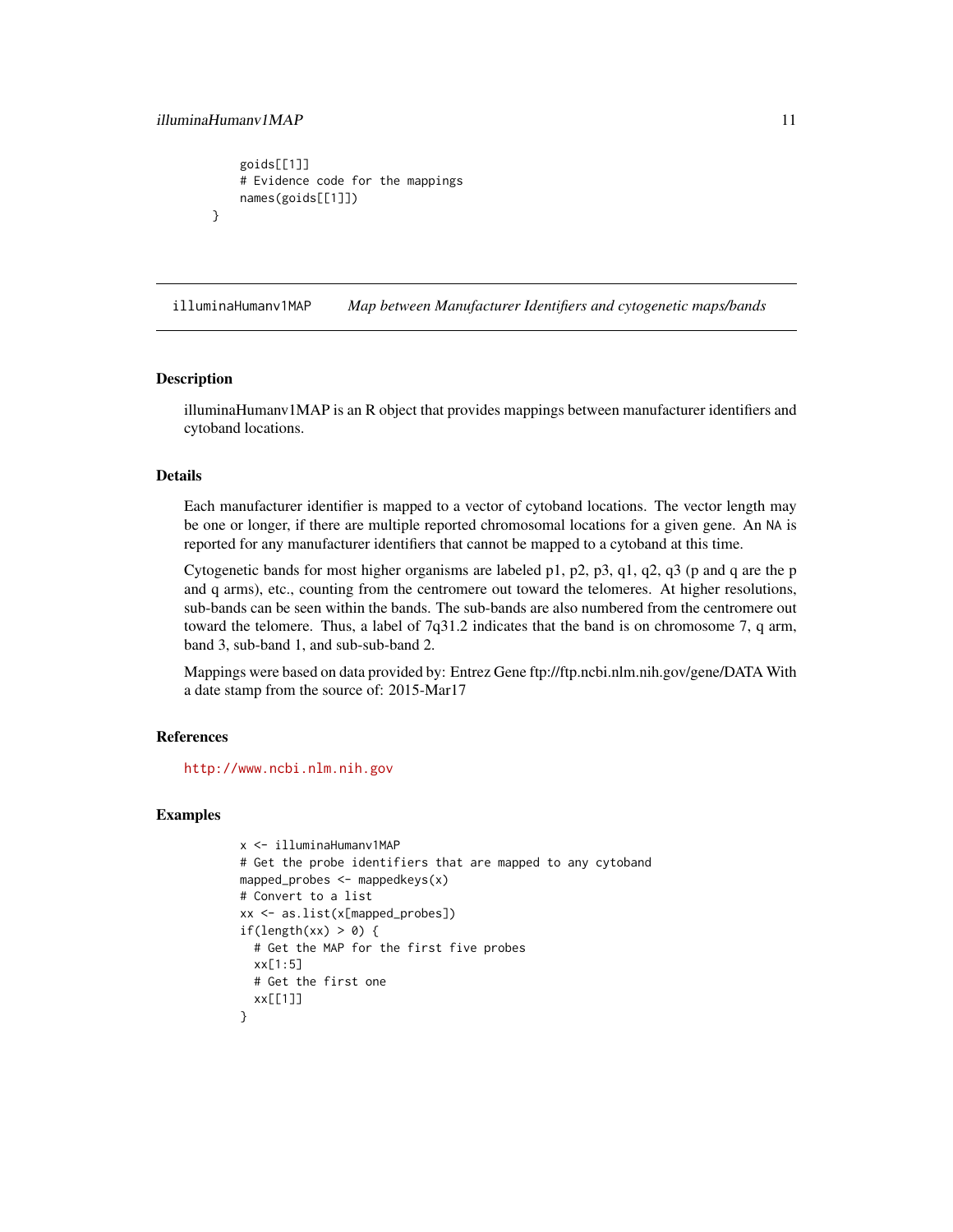```
illuminaHumanv1MAPCOUNTS
```
*Number of mapped keys for the maps in package illuminaHumanv1.db*

## Description

illuminaHumanv1MAPCOUNTS provides the "map count" (i.e. the count of mapped keys) for each map in package illuminaHumanv1.db.

## Details

This "map count" information is precalculated and stored in the package annotation DB. This allows some quality control and is used by the [checkMAPCOUNTS](#page-0-0) function defined in AnnotationDbi to compare and validate different methods (like count.mappedkeys(x) or sum(!is.na(as.list(x)))) for getting the "map count" of a given map.

#### See Also

[mappedkeys](#page-0-0), [count.mappedkeys](#page-0-0), [checkMAPCOUNTS](#page-0-0)

#### Examples

```
illuminaHumanv1MAPCOUNTS
mapnames <- names(illuminaHumanv1MAPCOUNTS)
illuminaHumanv1MAPCOUNTS[mapnames[1]]
x <- get(mapnames[1])
sum(!is.na(as.list(x)))
count.mappedkeys(x) # much faster!
## Check the "map count" of all the maps in package illuminaHumanv1.db
```
checkMAPCOUNTS("illuminaHumanv1.db")

illuminaHumanv1listNewMappings

*Custom mappings added to the package*

## Description

We have used an extensive re-annotation of the illuminaHumanv1 probe sequences to provide additional information that is not captured in the standard Bioconductor packages. Whereas Bioconductor annotations are based on the RefSeq ID that each probe maps to, our additional mappings provide data specific to each probe on the platform. See below for details. We recommend using the probe quality as a form of filtering, and retaining only perfect or good probes for an analysis.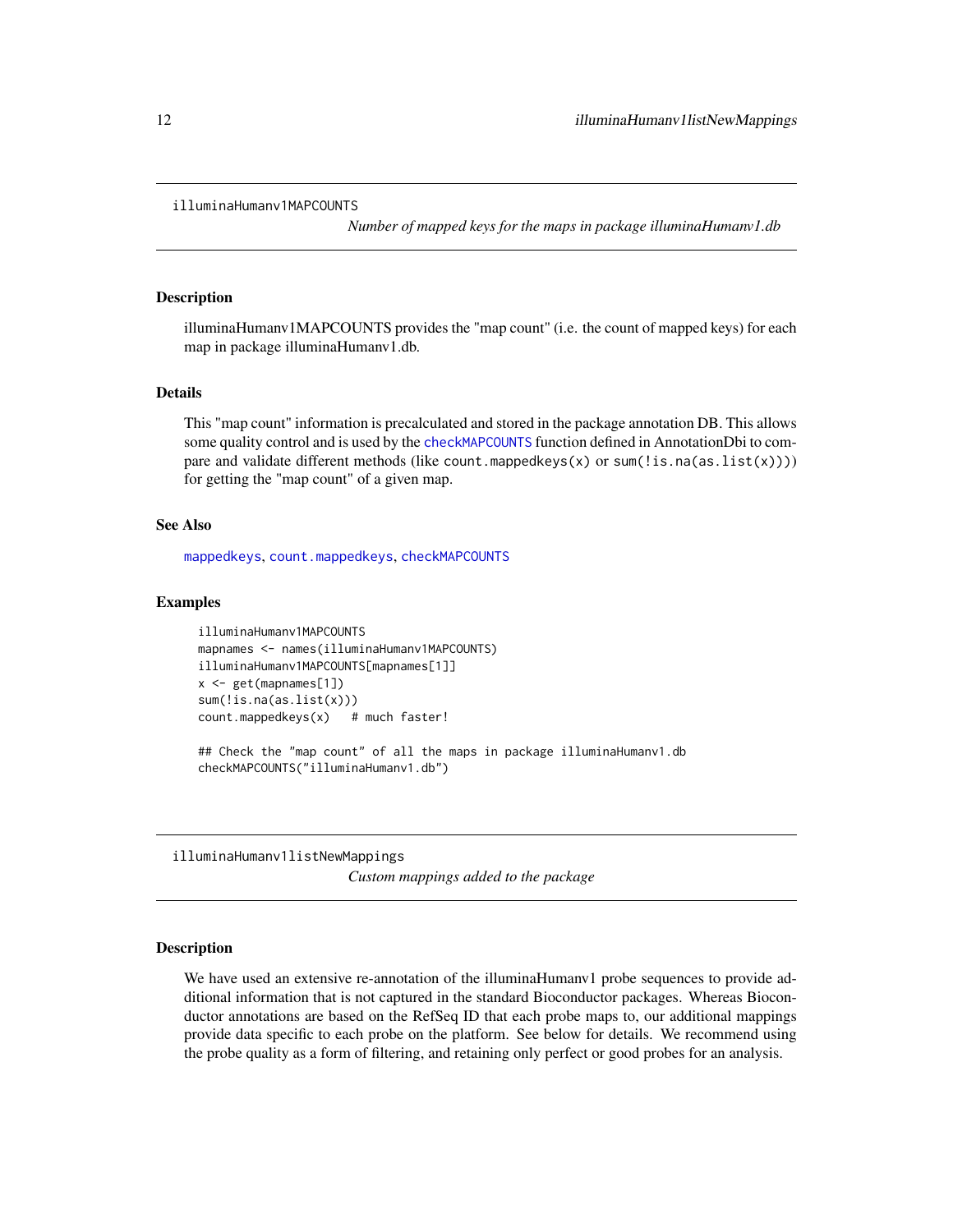#### Details of custom mappings

- illuminaHumanv1listNewMappings List all the custom re-annotation mappings provided by the package
- illuminaHumanv1fullReannotation Return all the re-annotation information as a matrix
- illuminaHumanv1ARRAYADDRESS Array Address code used to identify the probe at the beadlevel
- **illuminaHumanv1NUID** Lumi's nuID (universal naming scheme for oligonucleotides) Reference: Du et al. (2007), Biol Direct 2:16
- illuminaHumanv1PROBESEQUENCE The 50 base sequence for the probe
- illuminaHumanv1PROBEQUALITY Quality grade assigned to the probe: "Perfect" if it perfectly and uniquely matches the target transcript; "Good" if the probe, although imperfectly matching the target transcript, is still likely to provide considerably sensitive signal (up to two mismatches are allowed, based on empirical evidence that the signal intensity for 50-mer probes with less than 95% identity to the respective targets is less than 50% of the signal associated with perfect matches \*); "Bad" if the probe matches repeat sequences, intergenic or intronic regions, or is unlikely to provide specific signal for any transcript; "No match" if it does not match any genomic region or transcript.
- illuminaHumanv1CODINGZONE Coding status of target sequence: intergenic / intronic / Transcriptomic ("Transcriptomic" when the target transcript is non-coding or there is no information on the coding sequence)
- illuminaHumanv1GENOMICLOCATION Probe's genomic coordinates (hg19 for human, mm9 for mouse or rn4 for rat)
- illuminaHumanv1GENOMICMATCHSIMILARITY Percentage of similarity between the probe and its best genomic match in the alignable region, taking the probe as reference
- illuminaHumanv1SECONDMATCHES Genomic coordinates of second best matches between the probe and the genome
- illuminaHumanv1SECONDMATCHSIMILARITY Percentage of similarity between the probe and its second best genomic match in the alignable region, taking the probe as reference
- illuminaHumanv1TRANSCRIPTOMICMATCHSIMILARITY Percentage of similarity between the probe and its target transcript in the alignable region, taking the probe as reference
- illuminaHumanv1OTHERGENOMICMATCHES Genomic coordinates of sequences as alignable with the probe (in terms of number of matching nucleotides) as its main target
- illuminaHumanv1REPEATMASK Overlapping RepeatMasked sequences, with number of bases overlapped by the repeat
- illuminaHumanv1OVERLAPPINGSNP Overlapping annotated SNPs
- illuminaHumanv1ENTREZREANNOTATED Entrez IDs
- illuminaHumanv1ENSEMBLREANNOTATED Ensembl IDs
- illuminaHumanv1SYMBOLREANNOTATED Gene symbol derived by re-annotation
- illuminaHumanv1REPORTERGROUPID For probes marked as controls in Illuminas annotation file, these gives the type of control
- illuminaHumanv1REPORTERGROUPNAME Usually a more informative name for the control type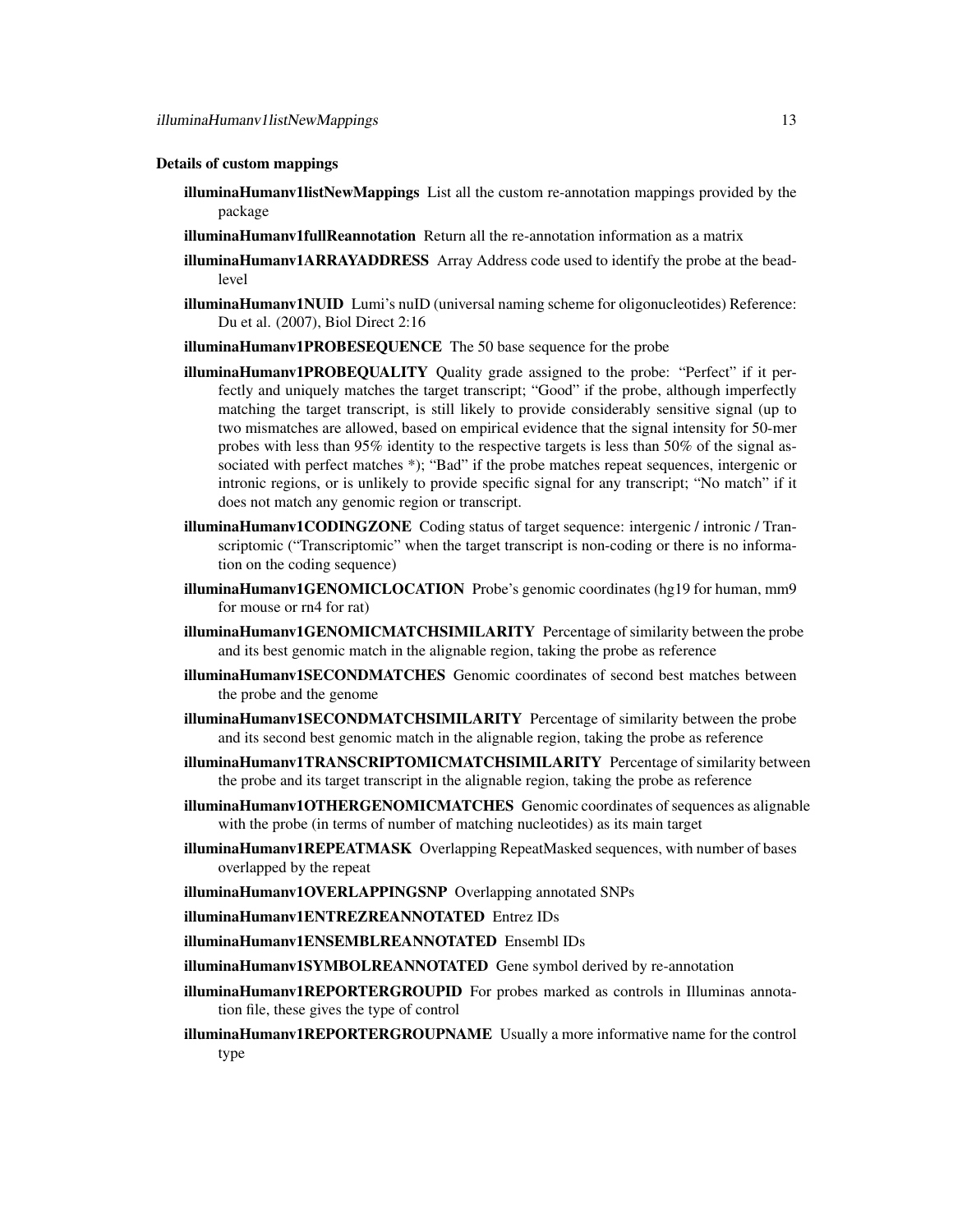## References

<http://remoat.sysbiol.cam.ac.uk>

Barbosa-Morais et al. (2010) A re-annotation pipeline for Illumina BeadArrays: improving the interpretation of gene expression data. Nucleic Acids Research

## Examples

##See what new mappings are available

```
illuminaHumanv1listNewMappings()
```

```
x <- illuminaHumanv1PROBEQUALITY
```

```
mapped_probes \leq mappedkeys(x)
# Convert to a list
xx <- as.list(x[mapped_probes])
if(length(xx) > 0) {
 # Get the PROBEQUALITY for the first five probes
  xx[1:5]
  # Get the first one
  xx[[1]]
}
```

```
##Overall table of qualities
table(unlist(xx))
```

```
x <- illuminaHumanv1ARRAYADDRESS
```

```
mapped_probes \leq mappedkeys(x)
# Convert to a list
xx <- as.list(x[mapped_probes])
if(length(xx) > 0) {
  # Get the ARRAYADDRESS for the first five probes
  xx[1:5]
 # Get the first one
  xx[[1]]
}
```
##Can do the mapping from array address to illumina ID using a revmap

y<- revmap(illuminaHumanv1ARRAYADDRESS)

```
mapped_probes <- mappedkeys(y)
# Convert to a list
yy <- as.list(y[mapped_probes])
if(length(yy) > 0) {
 # Get the ARRAYADDRESS for the first five probes
 yy[1:5]
```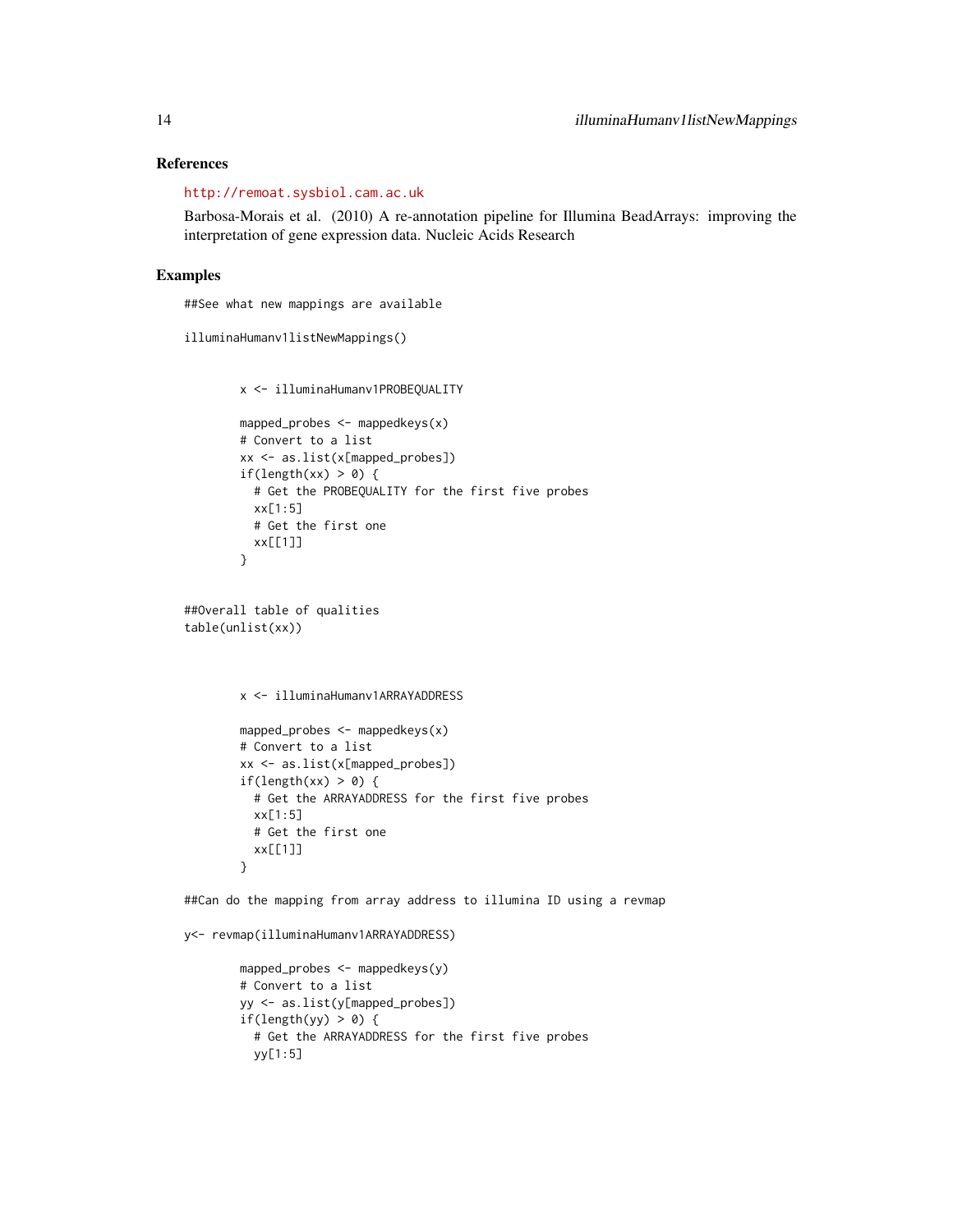```
# Get the first one
 yy[[1]]
}
x <- illuminaHumanv1CODINGZONE
mapped_probes \leq mappedkeys(x)
# Convert to a list
xx <- as.list(x[mapped_probes])
if(length(xx) > 0) {
  # Get the CODINGZONE for the first five probes
  xx[1:5]
 # Get the first one
 xx[[1]]
}
x <- illuminaHumanv1PROBESEQUENCE
mapped_probes <- mappedkeys(x)
# Convert to a list
xx <- as.list(x[mapped_probes])
if(length(xx) > 0) {
  # Get the PROBESEQUENCE for the first five probes
  xx[1:5]
  # Get the first one
  xx[[1]]
}
```
illuminaHumanv1OMIM *Map between Manufacturer Identifiers and Mendelian Inheritance in Man (MIM) identifiers*

## Description

illuminaHumanv1OMIM is an R object that provides mappings between manufacturer identifiers and OMIM identifiers.

#### Details

Each manufacturer identifier is mapped to a vector of OMIM identifiers. The vector length may be one or longer, depending on how many OMIM identifiers the manufacturer identifier maps to. An NA is reported for any manufacturer identifier that cannot be mapped to an OMIM identifier at this time.

OMIM is based upon the book Mendelian Inheritance in Man (V. A. McKusick) and focuses primarily on inherited or heritable genetic diseases. It contains textual information, pictures, and reference information that can be searched using various terms, among which the MIM number is one.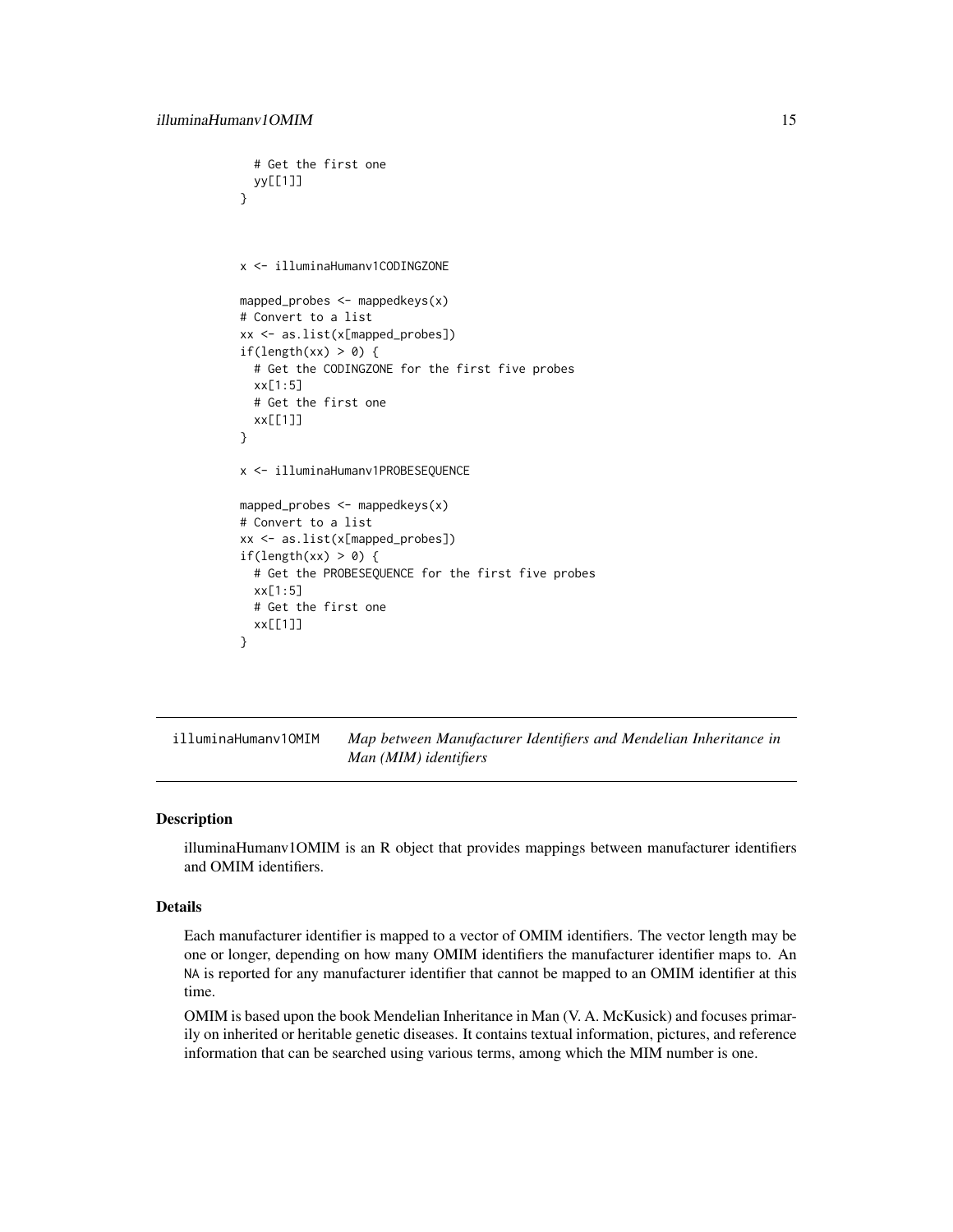Mappings were based on data provided by: Entrez Gene ftp://ftp.ncbi.nlm.nih.gov/gene/DATA With a date stamp from the source of: 2015-Mar17

#### References

<http://www.ncbi.nlm.nih.gov/entrez/query.fcgi?db=gene> [http://www3.ncbi.nlm.nih.g](http://www3.ncbi.nlm.nih.gov/entrez/query.fcgi?db=OMIM)ov/ [entrez/query.fcgi?db=OMIM](http://www3.ncbi.nlm.nih.gov/entrez/query.fcgi?db=OMIM)

## Examples

```
x <- illuminaHumanv1OMIM
# Get the probe identifiers that are mapped to a OMIM ID
mapped_probes <- mappedkeys(x)
# Convert to a list
xx <- as.list(x[mapped_probes])
if(length(xx) > 0) {
  # Get the OMIM for the first five probes
  xx[1:5]
  # Get the first one
  xx[[1]]
}
```
illuminaHumanv1ORGANISM

*The Organism information for illuminaHumanv1*

#### Description

illuminaHumanv1ORGANISM is an R object that contains a single item: a character string that names the organism for which illuminaHumanv1 was built. illuminaHumanv1ORGPKG is an R object that contains a chararcter vector with the name of the organism package that a chip package depends on for its gene-centric annotation.

#### Details

Although the package name is suggestive of the organism for which it was built, illuminaHumanv1ORGANISM provides a simple way to programmatically extract the organism name. illuminaHumanv1ORGPKG provides a simple way to programmatically extract the name of the parent organism package. The parent organism package is a strict dependency for chip packages as this is where the gene cetric information is ultimately extracted from. The full package name will always be this string plus the extension ".db". But most programatic acces will not require this extension, so its more convenient to leave it out.

## Examples

illuminaHumanv1ORGANISM illuminaHumanv1ORGPKG

<span id="page-15-0"></span>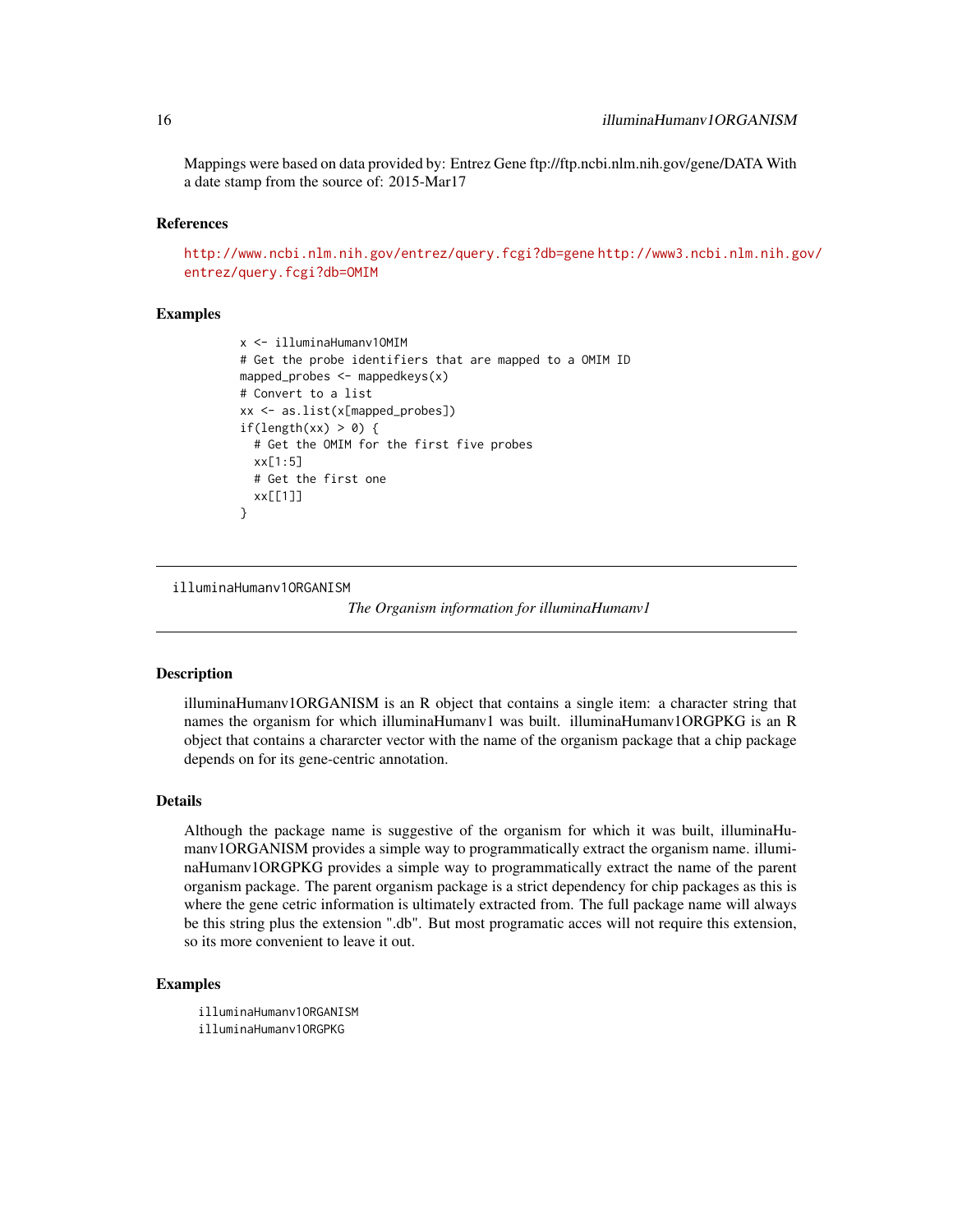<span id="page-16-0"></span>illuminaHumanv1PATH *Mappings between probe identifiers and KEGG pathway identifiers*

## Description

KEGG (Kyoto Encyclopedia of Genes and Genomes) maintains pathway data for various organisms.

illuminaHumanv1PATH maps probe identifiers to the identifiers used by KEGG for pathways in which the genes represented by the probe identifiers are involved

illuminaHumanv1PATH2PROBE is an R object that provides mappings between KEGG identifiers and manufacturer identifiers.

## Details

Each KEGG pathway has a name and identifier. Pathway name for a given pathway identifier can be obtained using the KEGG data package that can either be built using AnnBuilder or downloaded from Bioconductor <http://www.bioconductor.org>.

Graphic presentations of pathways are searchable at url http://www.genome.ad.jp/kegg/pathway.html by using pathway identifiers as keys.

Mappings were based on data provided by: KEGG GENOME ftp://ftp.genome.jp/pub/kegg/genomes With a date stamp from the source of: 2011-Mar15

## References

<http://www.genome.ad.jp/kegg/>

```
x <- illuminaHumanv1PATH
# Get the probe identifiers that are mapped to a KEGG pathway ID
mapped_probes \leq mappedkeys(x)
# Convert to a list
xx <- as.list(x[mapped_probes])
if(length(xx) > 0) {
  # Get the PATH for the first five probes
  xx[1:5]
  # Get the first one
  xx[[1]]
}
# Now convert the illuminaHumanv1PATH2PROBE object to a list
xx <- as.list(illuminaHumanv1PATH2PROBE)
if(length(xx) > 0){
    # Get the probe identifiers for the first two pathway identifiers
    xx[1:2]
    # Get the first one
    xx[[1]]
}
```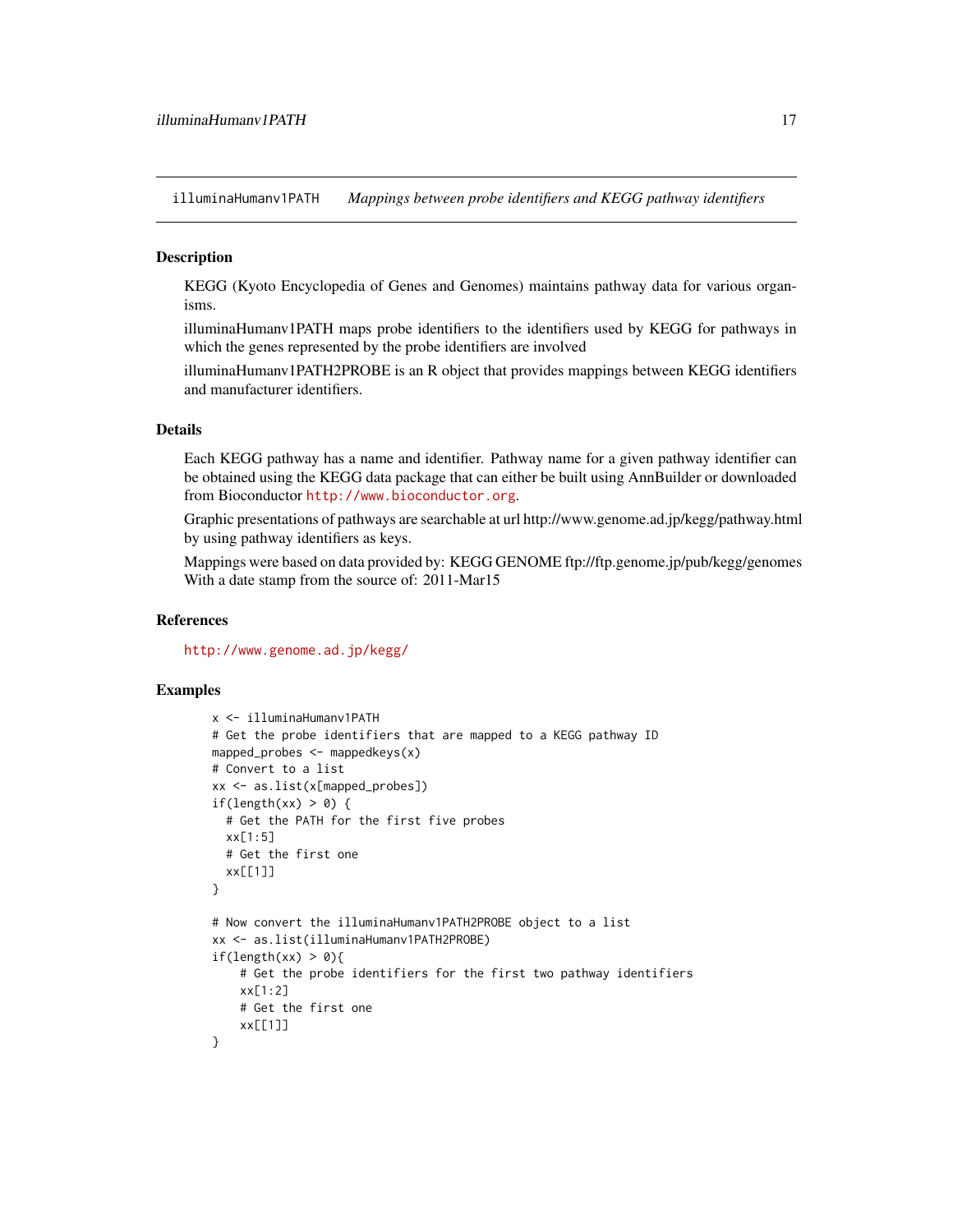<span id="page-17-0"></span>illuminaHumanv1PMID *Maps between Manufacturer Identifiers and PubMed Identifiers*

#### **Description**

illuminaHumanv1PMID is an R object that provides mappings between manufacturer identifiers and PubMed identifiers. illuminaHumanv1PMID2PROBE is an R object that provides mappings between PubMed identifiers and manufacturer identifiers.

## Details

When illuminaHumanv1PMID is viewed as a list each manufacturer identifier is mapped to a named vector of PubMed identifiers. The name associated with each vector corresponds to the manufacturer identifier. The length of the vector may be one or greater, depending on how many PubMed identifiers a given manufacturer identifier is mapped to. An NA is reported for any manufacturer identifier that cannot be mapped to a PubMed identifier.

When illuminaHumanv1PMID2PROBE is viewed as a list each PubMed identifier is mapped to a named vector of manufacturer identifiers. The name represents the PubMed identifier and the vector contains all manufacturer identifiers that are represented by that PubMed identifier. The length of the vector may be one or longer, depending on how many manufacturer identifiers are mapped to a given PubMed identifier.

Titles, abstracts, and possibly full texts of articles can be obtained from PubMed by providing a valid PubMed identifier. The pubmed function of annotate can also be used for the same purpose.

Mappings were based on data provided by: Entrez Gene ftp://ftp.ncbi.nlm.nih.gov/gene/DATA With a date stamp from the source of: 2015-Mar17

## References

<http://www.ncbi.nlm.nih.gov/entrez/query.fcgi?db=PubMed>

```
x <- illuminaHumanv1PMID
   # Get the probe identifiers that are mapped to any PubMed ID
   mapped_probes \leq mappedkeys(x)
   # Convert to a list
   xx <- as.list(x[mapped_probes])
if(length(xx) > 0){
   # Get the PubMed identifiers for the first two probe identifiers
   xx[1:2]
   # Get the first one
   xx[[1]]
    if(interactive() && !is.null(xx[[1]]) && !is.na(xx[[1]])
      && require(annotate)){
        # Get article information as XML files
        xmls < - pubmed(xx[[1]], disp = "data")
        # View article information using a browser
```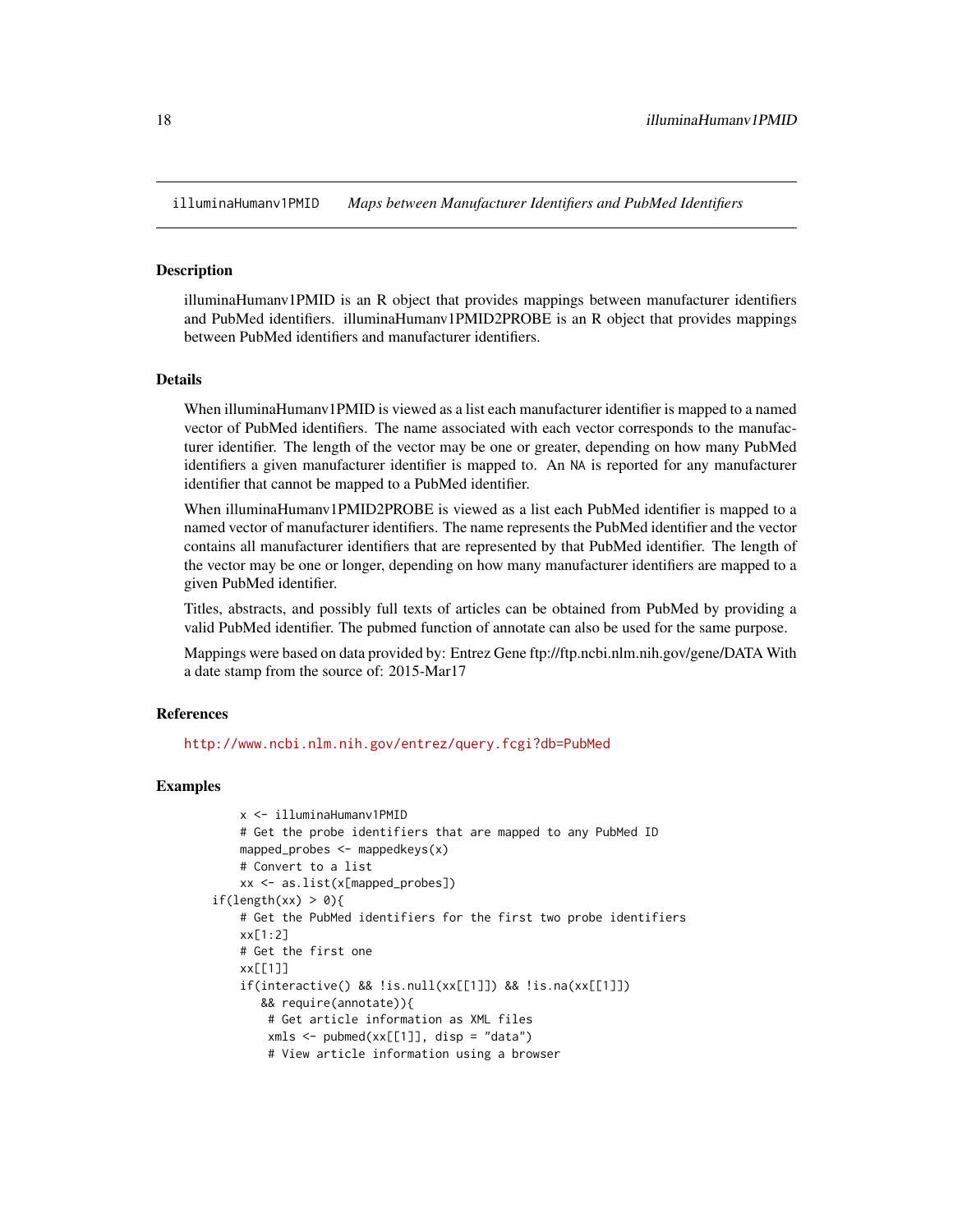```
pubmed(xx[[1]], disp = "browser")
   }
}
# Now convert the reverse map object illuminaHumanv1PMID2PROBE to a list
xx <- as.list(illuminaHumanv1PMID2PROBE)
if(length(xx) > 0){
    # Get the probe identifiers for the first two PubMed identifiers
   xx[1:2]
   # Get the first one
   xx[[1]]
    if(interactive() && require(annotate)){
        # Get article information as XML files for a PubMed id
        xmls < - pubmed(names(xx)[1], disp = "data")
        # View article information using a browser
        pubmed(names(xx)[1], disp = "browser")
   }
}
```
illuminaHumanv1REFSEQ *Map between Manufacturer Identifiers and RefSeq Identifiers*

#### Description

illuminaHumanv1REFSEQ is an R object that provides mappings between manufacturer identifiers and RefSeq identifiers.

## Details

Each manufacturer identifier is mapped to a named vector of RefSeq identifiers. The name represents the manufacturer identifier and the vector contains all RefSeq identifiers that can be mapped to that manufacturer identifier. The length of the vector may be one or greater, depending on how many RefSeq identifiers a given manufacturer identifier can be mapped to. An NA is reported for any manufacturer identifier that cannot be mapped to a RefSeq identifier at this time.

RefSeq identifiers differ in format according to the type of record the identifiers are for as shown below:

NG\\_XXXXX: RefSeq accessions for genomic region (nucleotide) records

NM\\_XXXXX: RefSeq accessions for mRNA records

NC\\_XXXXX: RefSeq accessions for chromosome records

NP\\_XXXXX: RefSeq accessions for protein records

XR\\_XXXXX: RefSeq accessions for model RNAs that are not associated with protein products

XM\\_XXXXX: RefSeq accessions for model mRNA records

XP\\_XXXXX: RefSeq accessions for model protein records

Where XXXXX is a sequence of integers.

NCBI <http://www.ncbi.nlm.nih.gov/RefSeq/> allows users to query the RefSeq database using RefSeq identifiers.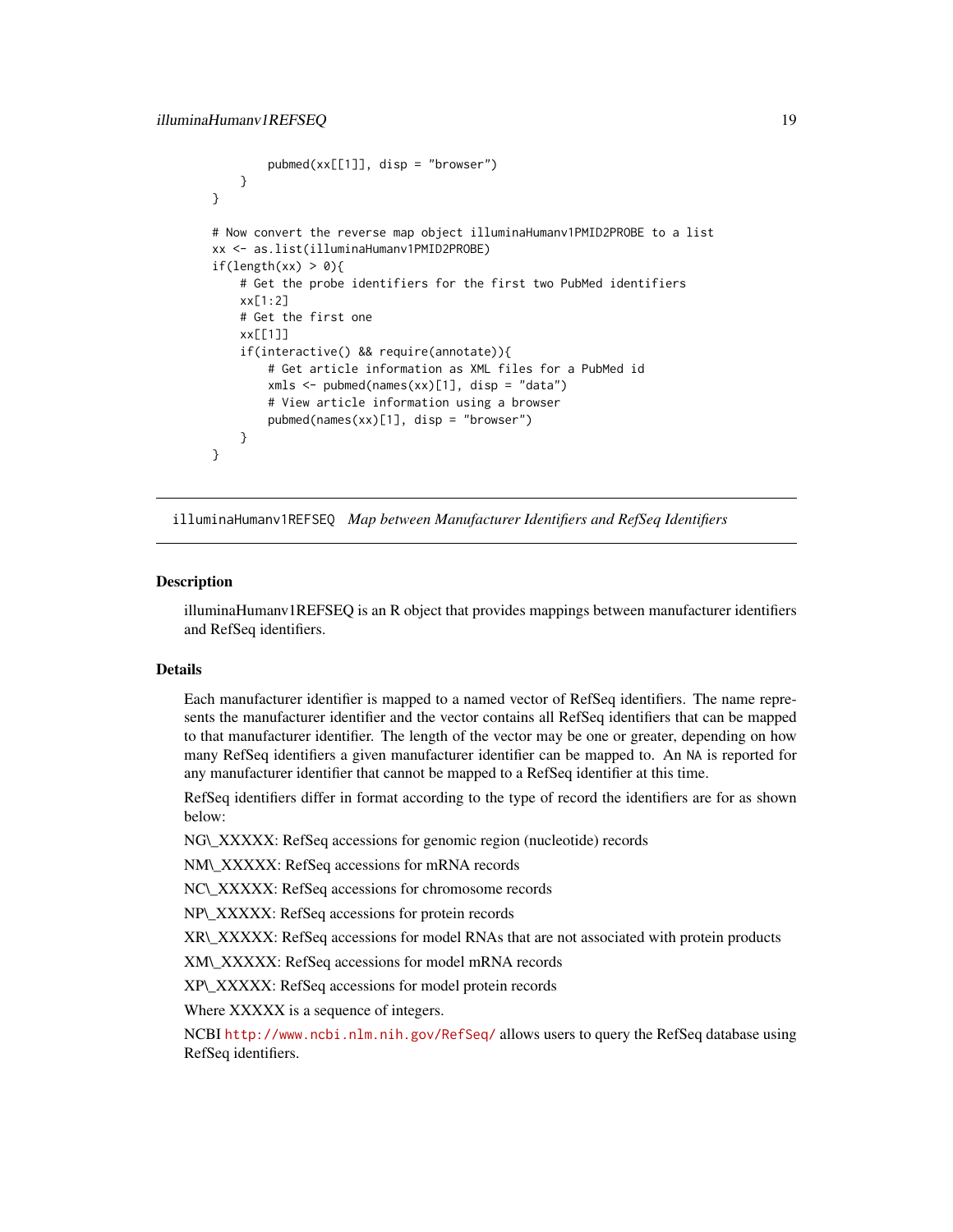<span id="page-19-0"></span>Mappings were based on data provided by: Entrez Gene ftp://ftp.ncbi.nlm.nih.gov/gene/DATA With a date stamp from the source of: 2015-Mar17

#### References

<http://www.ncbi.nlm.nih.gov> <http://www.ncbi.nlm.nih.gov/RefSeq/>

## Examples

```
x <- illuminaHumanv1REFSEQ
# Get the probe identifiers that are mapped to any RefSeq ID
mapped_probes <- mappedkeys(x)
# Convert to a list
xx <- as.list(x[mapped_probes])
if(length(xx) > 0) {
  # Get the REFSEQ for the first five probes
  xx[1:5]
 # Get the first one
 xx[[1]]
}
```
illuminaHumanv1SYMBOL *Map between Manufacturer Identifiers and Gene Symbols*

## Description

illuminaHumanv1SYMBOL is an R object that provides mappings between manufacturer identifiers and gene abbreviations.

## Details

Each manufacturer identifier is mapped to an abbreviation for the corresponding gene. An NA is reported if there is no known abbreviation for a given gene.

Symbols typically consist of 3 letters that define either a single gene (ABC) or multiple genes (ABC1, ABC2, ABC3). Gene symbols can be used as key words to query public databases such as Entrez Gene.

Mappings were based on data provided by: Entrez Gene ftp://ftp.ncbi.nlm.nih.gov/gene/DATA With a date stamp from the source of: 2015-Mar17

## References

<http://www.ncbi.nlm.nih.gov/entrez/query.fcgi?db=gene>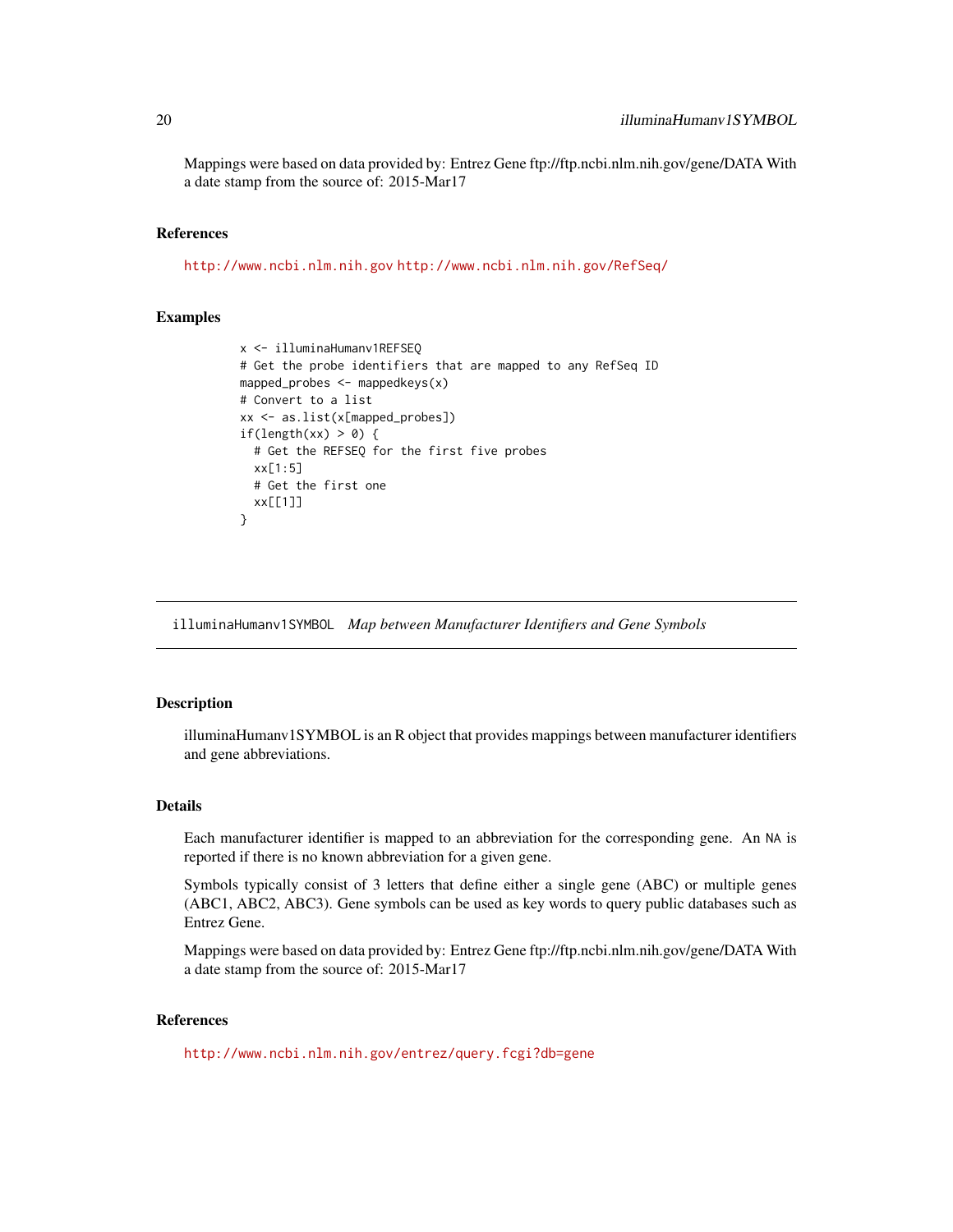#### <span id="page-20-0"></span>Examples

```
x <- illuminaHumanv1SYMBOL
# Get the probe identifiers that are mapped to a gene symbol
mapped_probes \leq mappedkeys(x)
# Convert to a list
xx <- as.list(x[mapped_probes])
if(length(xx) > 0) {
 # Get the SYMBOL for the first five probes
 xx[1:5]
 # Get the first one
 xx[[1]]
}
```

```
illuminaHumanv1UNIGENE
```
*Map between Manufacturer Identifiers and UniGene cluster identifiers*

## Description

illuminaHumanv1UNIGENE is an R object that provides mappings between manufacturer identifiers and UniGene identifiers.

## Details

Each manufacturer identifier is mapped to a UniGene identifier. An NA is reported if the manufacturer identifier cannot be mapped to UniGene at this time.

A UniGene identifier represents a cluster of sequences of a gene. Using UniGene identifiers one can query the UniGene database for information about the sequences or the Entrez Gene database for information about the genes.

Mappings were based on data provided by: Entrez Gene ftp://ftp.ncbi.nlm.nih.gov/gene/DATA With a date stamp from the source of: 2015-Mar17

#### References

<http://www.ncbi.nlm.nih.gov/entrez/query.fcgi?db=gene>

```
x <- illuminaHumanv1UNIGENE
# Get the probe identifiers that are mapped to an UNIGENE ID
mapped_probes <- mappedkeys(x)
# Convert to a list
xx <- as.list(x[mapped_probes])
if(length(xx) > 0) {
  # Get the UNIGENE for the first five probes
 xx[1:5]
 # Get the first one
  xx[[1]]
}
```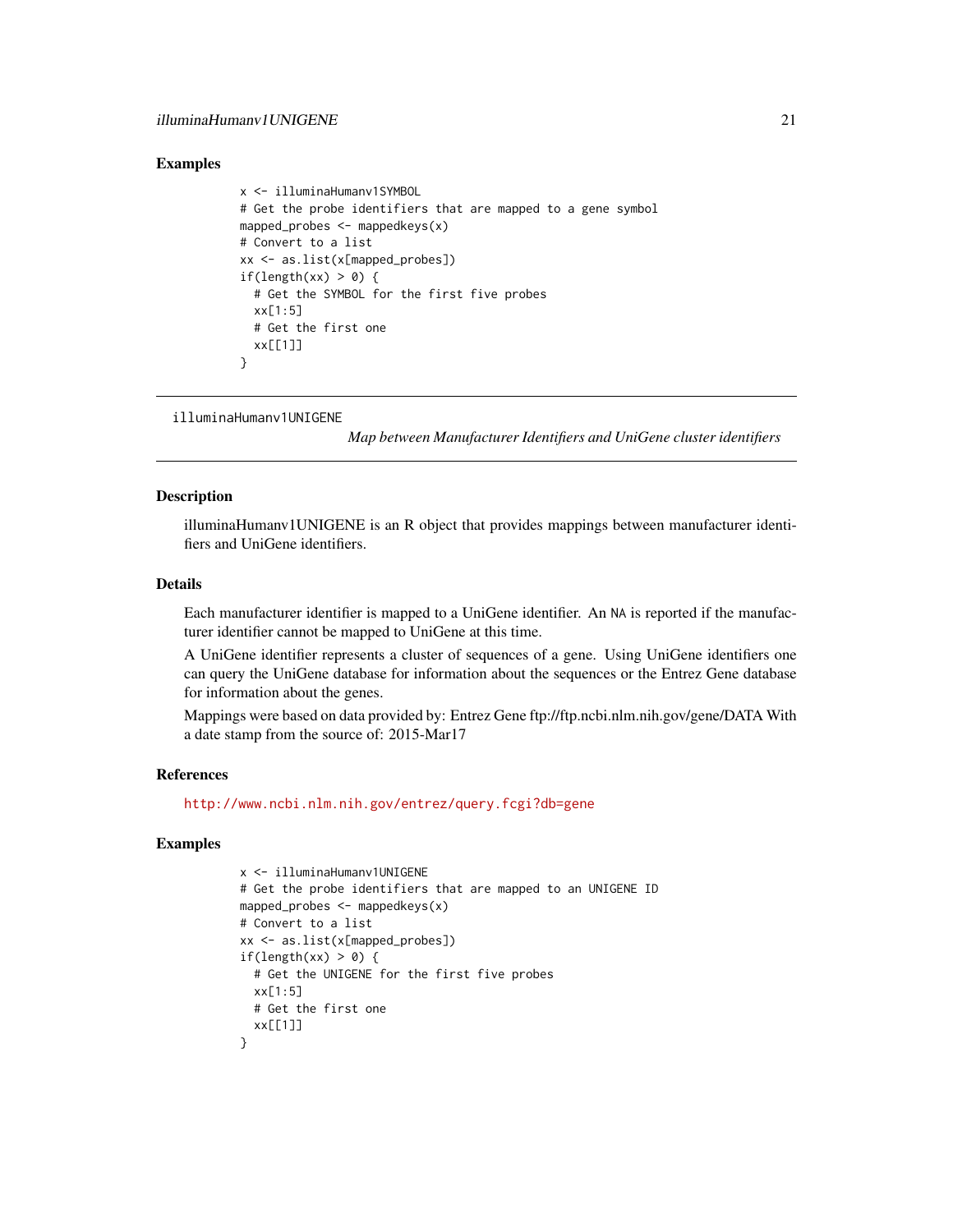```
illuminaHumanv1UNIPROT
```
*Map Uniprot accession numbers with Entrez Gene identifiers*

#### Description

illuminaHumanv1UNIPROT is an R object that contains mappings between the manufacturer identifiers and Uniprot accession numbers.

#### Details

This object is a simple mapping of manufacturer identifiers to Uniprot Accessions.

Mappings were based on data provided by NCBI (link above) with an exception for fly, which required retrieving the data from ensembl <http://www.ensembl.org/biomart/martview/>

## Examples

```
x <- illuminaHumanv1UNIPROT
# Get the entrez gene IDs that are mapped to an Uniprot ID
mapped_genes <- mappedkeys(x)
# Convert to a list
xx <- as.list(x[mapped_genes])
if(length(xx) > 0) {
  # Get the Uniprot IDs for the first five genes
  xx[1:5]
  # Get the first one
  xx[[1]]
}
```
illuminaHumanv1\_dbconn

*Collect information about the package annotation DB*

#### Description

Some convenience functions for getting a connection object to (or collecting information about) the package annotation DB.

## Usage

```
illuminaHumanv1_dbconn()
illuminaHumanv1_dbfile()
illuminaHumanv1_dbschema(file="", show.indices=FALSE)
illuminaHumanv1_dbInfo()
```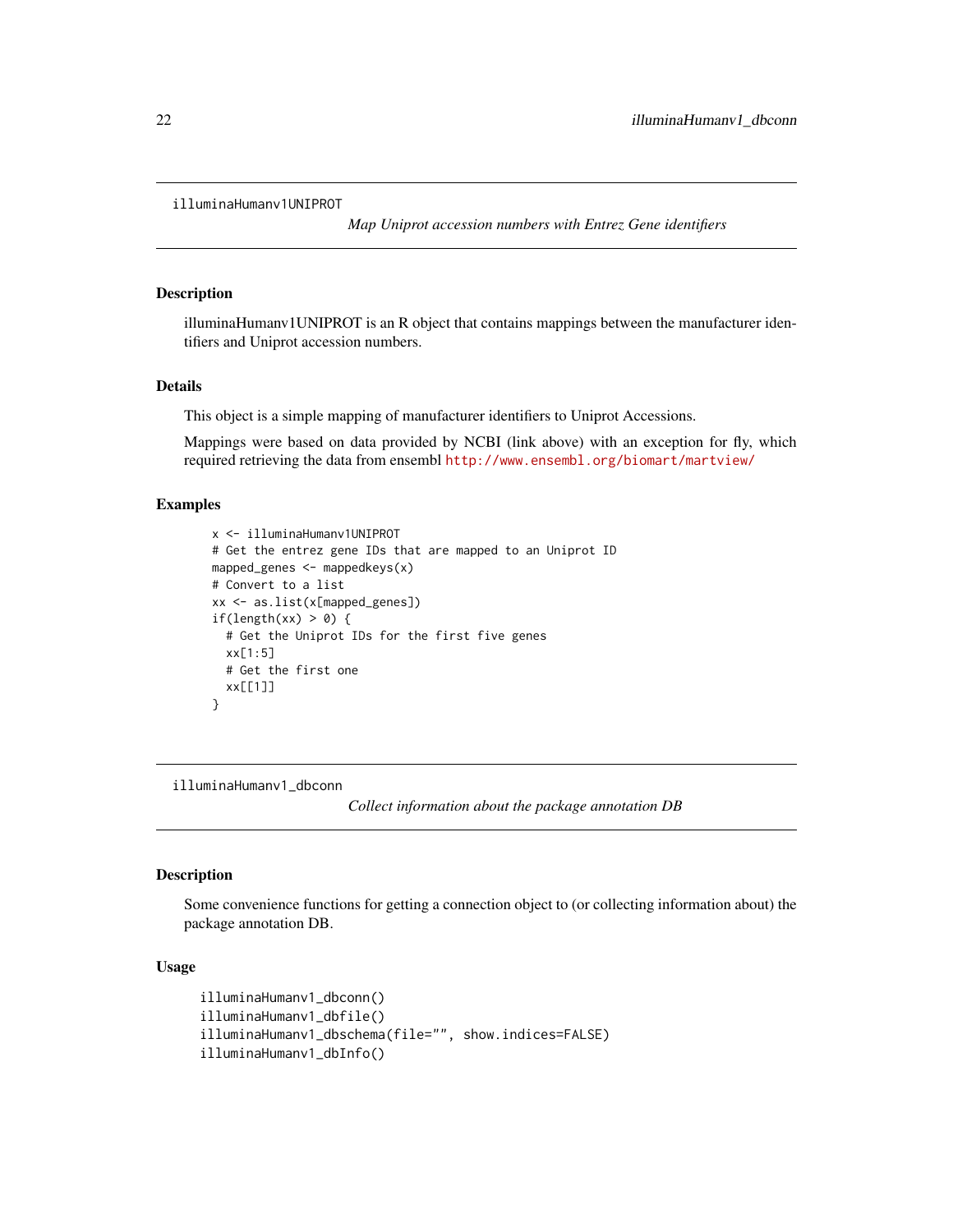## <span id="page-22-0"></span>Arguments

| file         | A connection, or a character string naming the file to print to (see the file<br>argument of the cat function for the details). |
|--------------|---------------------------------------------------------------------------------------------------------------------------------|
| show.indices | The CREATE INDEX statements are not shown by default. Use show, indices=TRUE<br>to get them.                                    |

#### Details

illuminaHumanv1\_dbconn returns a connection object to the package annotation DB. IMPOR-TANT: Don't call [dbDisconnect](#page-0-0) on the connection object returned by illuminaHumanv1\_dbconn or you will break all the [AnnDbObj](#page-0-0) objects defined in this package!

illuminaHumanv1\_dbfile returns the path (character string) to the package annotation DB (this is an SQLite file).

illuminaHumanv1\_dbschema prints the schema definition of the package annotation DB.

illuminaHumanv1\_dbInfo prints other information about the package annotation DB.

## Value

illuminaHumanv1\_dbconn: a DBIConnection object representing an open connection to the package annotation DB.

illuminaHumanv1\_dbfile: a character string with the path to the package annotation DB.

illuminaHumanv1\_dbschema: none (invisible NULL).

illuminaHumanv1\_dbInfo: none (invisible NULL).

## See Also

[dbGetQuery](#page-0-0), [dbConnect](#page-0-0), [dbconn](#page-0-0), [dbfile](#page-0-0), [dbschema](#page-0-0), [dbInfo](#page-0-0)

#### Examples

## Count the number of rows in the "probes" table: dbGetQuery(illuminaHumanv1\_dbconn(), "SELECT COUNT(\*) FROM probes")

illuminaHumanv1\_dbschema()

illuminaHumanv1\_dbInfo()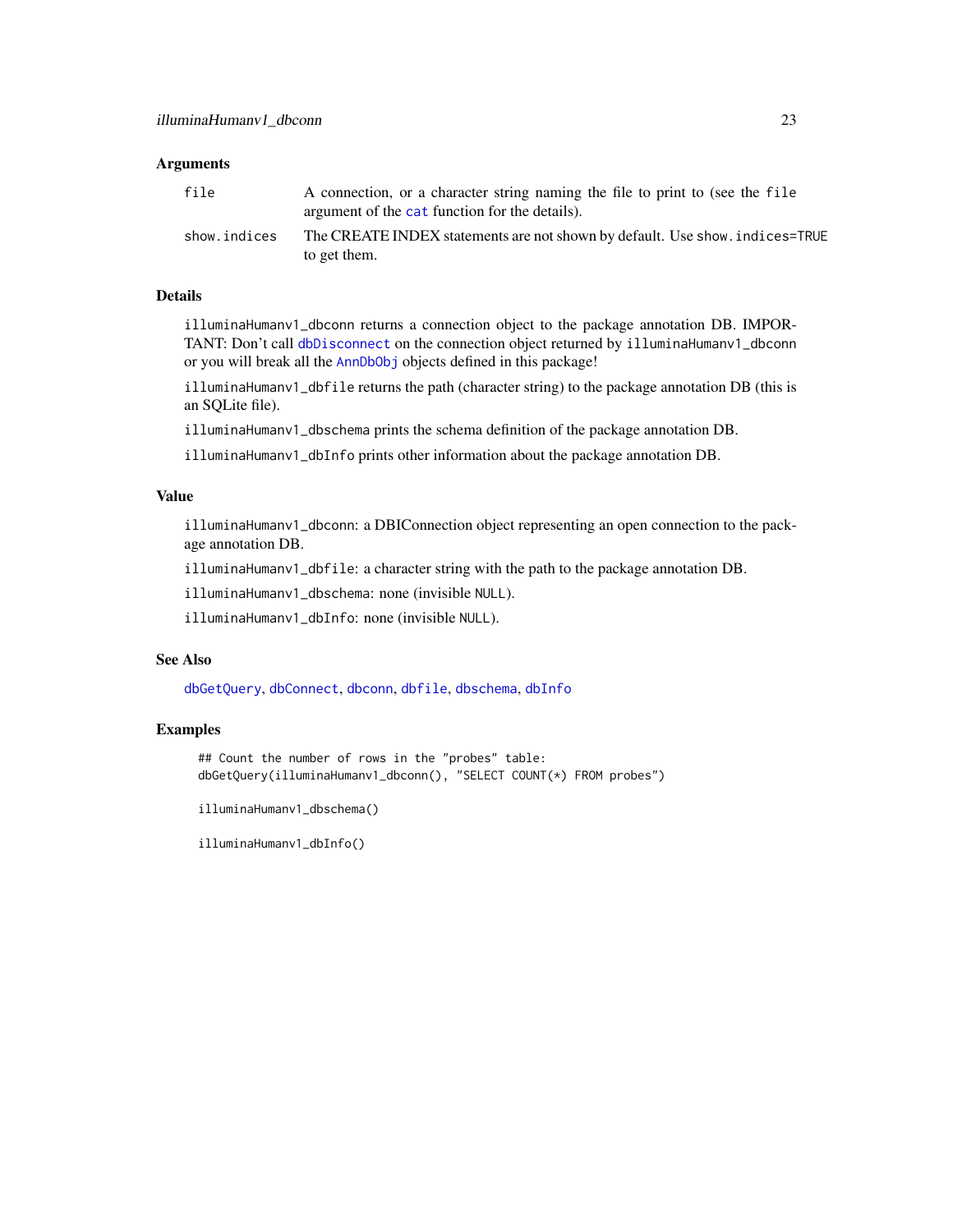# Index

∗ datasets illuminaHumanv1.db, [2](#page-1-0) illuminaHumanv1\_dbconn, [22](#page-21-0) illuminaHumanv1ACCNUM, [1](#page-0-1) illuminaHumanv1ALIAS2PROBE, [2](#page-1-0) illuminaHumanv1CHR, [3](#page-2-0) illuminaHumanv1CHRLENGTHS, [3](#page-2-0) illuminaHumanv1CHRLOC, [4](#page-3-0) illuminaHumanv1ENSEMBL, [5](#page-4-0) illuminaHumanv1ENTREZID, [6](#page-5-0) illuminaHumanv1ENZYME, [6](#page-5-0) illuminaHumanv1GENENAME, [8](#page-7-0) illuminaHumanv1GO, [9](#page-8-1) illuminaHumanv1listNewMappings, [12](#page-11-0) illuminaHumanv1MAP, [11](#page-10-0) illuminaHumanv1MAPCOUNTS, [12](#page-11-0) illuminaHumanv1OMIM, [15](#page-14-0) illuminaHumanv1ORGANISM, [16](#page-15-0) illuminaHumanv1PATH, [17](#page-16-0) illuminaHumanv1PMID, [18](#page-17-0) illuminaHumanv1REFSEQ, [19](#page-18-0) illuminaHumanv1SYMBOL, [20](#page-19-0) illuminaHumanv1UNIGENE, [21](#page-20-0) illuminaHumanv1UNIPROT, [22](#page-21-0) ∗ utilities illuminaHumanv1\_dbconn, [22](#page-21-0)

AnnDbObj, *[23](#page-22-0)*

cat, *[23](#page-22-0)* checkMAPCOUNTS, *[12](#page-11-0)* count.mappedkeys, *[12](#page-11-0)*

dbconn, *[23](#page-22-0)* dbConnect, *[23](#page-22-0)* dbDisconnect, *[23](#page-22-0)* dbfile, *[23](#page-22-0)* dbGetQuery, *[23](#page-22-0)* dbInfo, *[23](#page-22-0)* dbschema, *[23](#page-22-0)*

illuminaHumanv1 *(*illuminaHumanv1.db*)*, [2](#page-1-0) illuminaHumanv1.db, [2](#page-1-0) illuminaHumanv1\_dbconn, [22](#page-21-0) illuminaHumanv1\_dbfile *(*illuminaHumanv1\_dbconn*)*, [22](#page-21-0) illuminaHumanv1\_dbInfo *(*illuminaHumanv1\_dbconn*)*, [22](#page-21-0) illuminaHumanv1\_dbschema *(*illuminaHumanv1\_dbconn*)*, [22](#page-21-0) illuminaHumanv1ACCNUM, [1](#page-0-1) illuminaHumanv1ALIAS2PROBE, [2](#page-1-0) illuminaHumanv1ARRAYADDRESS *(*illuminaHumanv1listNewMappings*)*, [12](#page-11-0) illuminaHumanv1CHR, [3](#page-2-0) illuminaHumanv1CHRLENGTHS, [3](#page-2-0) illuminaHumanv1CHRLOC, [4](#page-3-0) illuminaHumanv1CHRLOCEND *(*illuminaHumanv1CHRLOC*)*, [4](#page-3-0) illuminaHumanv1CODINGZONE *(*illuminaHumanv1listNewMappings*)*, [12](#page-11-0) illuminaHumanv1ENSEMBL, [5](#page-4-0) illuminaHumanv1ENSEMBL2PROBE *(*illuminaHumanv1ENSEMBL*)*, [5](#page-4-0) illuminaHumanv1ENSEMBLREANNOTATED *(*illuminaHumanv1listNewMappings*)*, [12](#page-11-0) illuminaHumanv1ENTREZID, [6](#page-5-0) illuminaHumanv1ENTREZREANNOTATED *(*illuminaHumanv1listNewMappings*)*, [12](#page-11-0) illuminaHumanv1ENZYME, [6](#page-5-0) illuminaHumanv1ENZYME2PROBE *(*illuminaHumanv1ENZYME*)*, [6](#page-5-0) illuminaHumanv1fullReannotation *(*illuminaHumanv1listNewMappings*)*, [12](#page-11-0) illuminaHumanv1GENENAME, [8](#page-7-0)